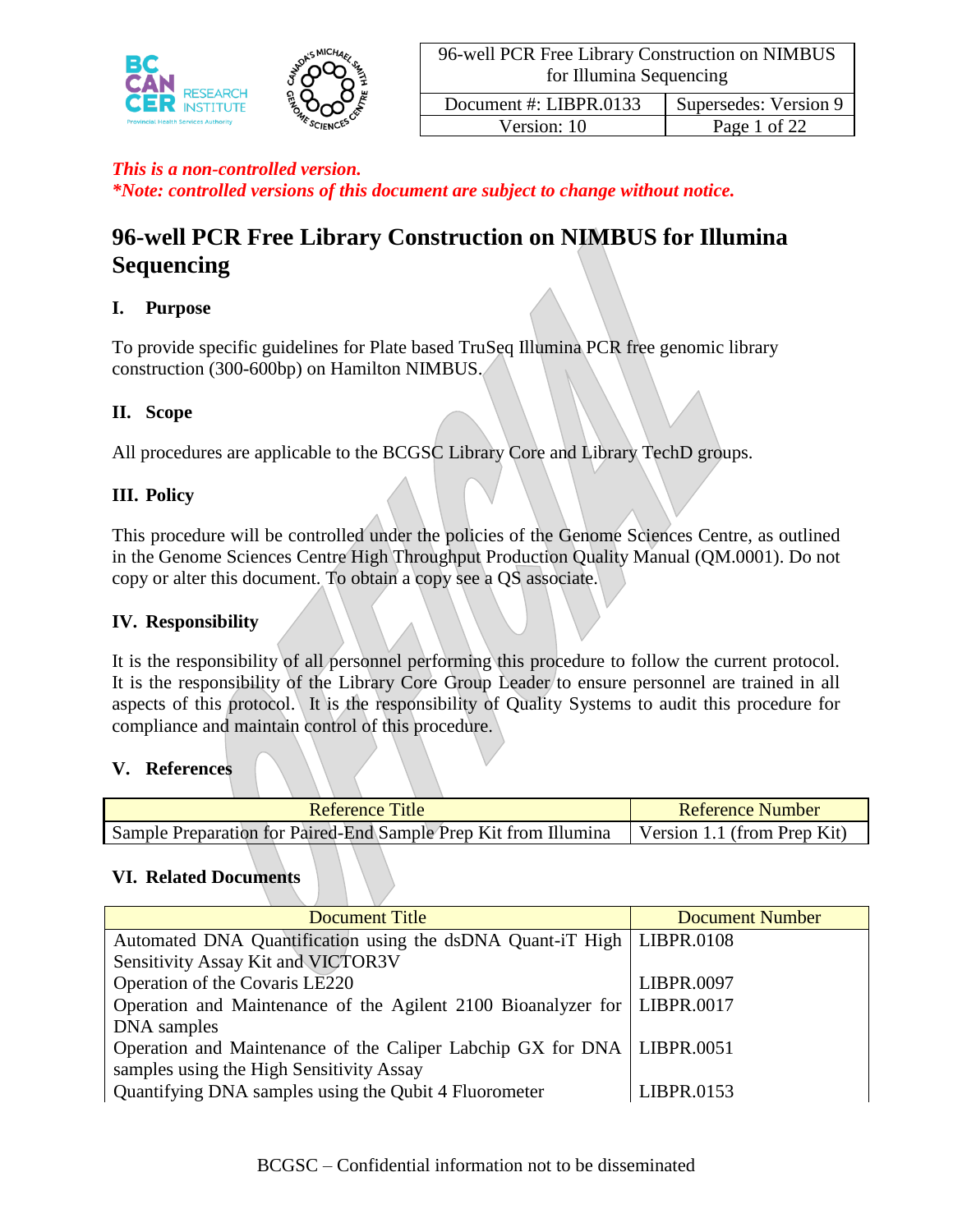

Version: 10 Page 2 of 22

## *This is a non-controlled version.*

*\*Note: controlled versions of this document are subject to change without notice.*

| Document Title                                           | Document Number |
|----------------------------------------------------------|-----------------|
| <b>JANUS G3 Normalization and Pooling of DNA Samples</b> | LIBPR.0146      |
| Automated qPCR reaction setup                            | LIBPR.0125      |

#### **VII. Safety**

All Laboratory Safety procedures will be complied with during this procedure. The required personal protective equipment includes a laboratory coat and gloves. See the safety data sheet (SDS) for additional information.

### **VIII. Materials and Equipment**

| <b>Name</b>                                             | <b>Supplier</b>                 | Number: #      |              | Model or Catalogue # |
|---------------------------------------------------------|---------------------------------|----------------|--------------|----------------------|
| NEB Paired-End Sample Prep Premix $Kit - End$<br>Repair | <b>NEB</b>                      | E6875B-GSC     |              |                      |
| NEB Paired-End Sample Prep Premix Kit - A Tail          | <b>NEB</b>                      | E6876B-GSC     |              | $\checkmark$         |
| NEB Paired-End Sample Prep Premix Kit - Ligation        | <b>NEB</b>                      | E6877B-GSC     |              | $\checkmark$         |
| NEBNext Ultra II Q5 Master Mix                          | <b>NEB</b>                      | M0544L         |              | $\checkmark$         |
| Fisherbrand Textured Nitrile gloves + various sizes     | Fisher                          | 270-058-53     |              | ✓                    |
| dNTPs, 10 mM each                                       | Invitrogen                      | 46-0519        |              | $\checkmark$         |
| Ice bucket                                              | Fisher                          | 11-676-36      |              | ✓                    |
| Covaris LE220 with WCS and Chiller                      | Covaris                         | LE220          | $\checkmark$ |                      |
| DNA AWAY                                                | Molecular<br><b>BioProducts</b> | 21-236-28      |              |                      |
| Gilson P2 pipetman                                      | Mandel                          | GF-44801       | $\checkmark$ |                      |
| Gilson P10 pipetman                                     | Mandel                          | GF-44802       | $\checkmark$ |                      |
| Gilson P20 pipetman                                     | Mandel                          | GF23600        | $\checkmark$ |                      |
| Gilson P200 pipetman                                    | Mandel                          | GF-23601       | $\checkmark$ |                      |
| Gilson P1000 pipetman                                   | Mandel                          | GF-23602       | $\checkmark$ |                      |
| Diamond Filter tips DFL10                               | <b>Mandel Scientific</b>        | GF-F171203     |              | $\checkmark$         |
| Diamond Filter tips DF30                                | Mandel Scientific               | GF-F171303     |              |                      |
| Diamond Filter tips DF200                               | <b>Mandel Scientific</b>        | GF-F171503     |              | ✓                    |
| Diamond Filter tips DF1000                              | Mandel Scientific               | GF-F171703     |              |                      |
| Galaxy mini-centrifuge                                  | <b>VWR</b>                      | 37000-700      | $\checkmark$ |                      |
| VX-100 Vortex Mixer                                     | Rose Scientific                 | S-0100         | $\checkmark$ |                      |
| Black ink permanent marker pen                          | <b>VWR</b>                      | 52877-310      |              | $\checkmark$         |
| Clear Tape Sealer                                       | Qiagen                          | 19570          |              | ✓                    |
| Aluminum Foils seals                                    | <b>VWR</b>                      | 60941-126      |              |                      |
| Aluminum foil tape, 3"x 60 yds                          | Scotch/3M                       | 34000740       |              |                      |
| Eppendorf BenchTop Refrigerated Centrifuge 5810R        | Eppendorf                       | 5810R          | $\checkmark$ |                      |
| Bench Coat (Bench Protection Paper)                     | Fisher                          | 12-007-186     |              | $\checkmark$         |
| Small Autoclave waste bags 10"X15"                      | Fisher                          | $01 - 826 - 4$ |              |                      |
| Anhydrous Ethyl Alcohol (100% Ethanol)                  | CommercialAlcoh<br>ols          | 00023878       |              |                      |
| <b>IKA Works Vortexer</b>                               | Agilent                         | MS2S9-5065-    | $\checkmark$ |                      |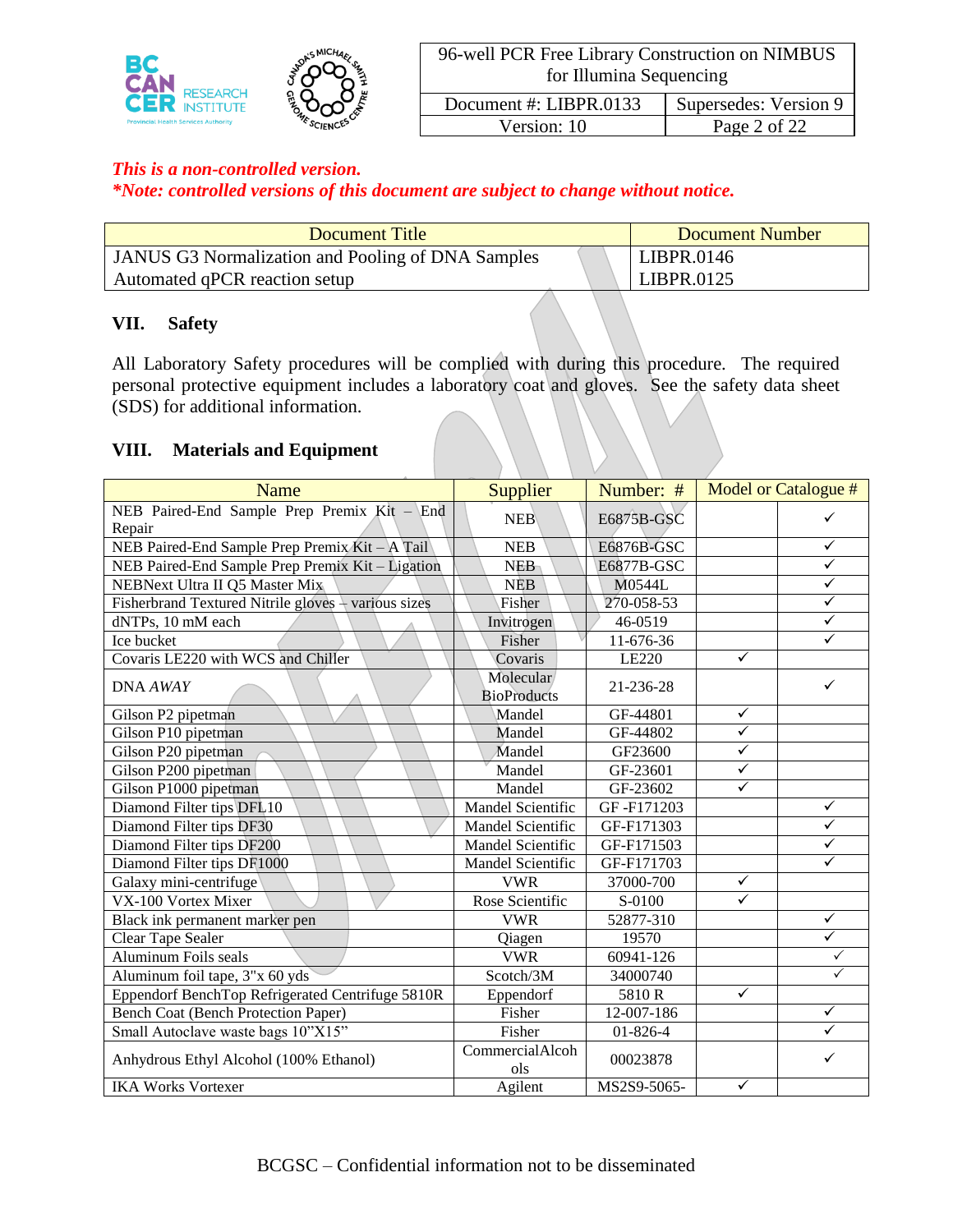

Version: 10 Page 3 of 22

### *This is a non-controlled version.*

### *\*Note: controlled versions of this document are subject to change without notice.*

| Name                                                         | Supplier                           | Number: #         |              | Model or Catalogue # |
|--------------------------------------------------------------|------------------------------------|-------------------|--------------|----------------------|
|                                                              |                                    | 4428              |              |                      |
| 22R Microfuge Centrifuge                                     | Beckman                            | 22R<br>Centrifuge | $\checkmark$ |                      |
| PCRmax Alpha Cycler 4                                        | Froggabio/Cole<br>Parmer           | AC496             | ✓            |                      |
| Plate, 96-Well reservoirs, diamond-bottom, Low-<br>Profile   | Thomas Scientific                  | 1149J14           |              | $\checkmark$         |
| AB1000 96-well 200µL PCR plate                               | Fisher                             | AB1000            |              | $\checkmark$         |
| MagMax express 96 Deep Well plates (EtOH and<br>waste)       | Applied<br><b>Biosystems</b>       | 4388476           |              | ✓                    |
| Storage Plate, 96-well, 1.2mL, square well, U-<br>bottomed   | ABgene                             | AB1127            |              | ✓                    |
| Microlab NIMBUS                                              | <b>NIMBUS</b>                      | Hamilton          | $\checkmark$ |                      |
| <b>Eppendorf Benchtop Centrifuge</b>                         | Eppendorf                          | 5810R             | $\checkmark$ |                      |
| 70% Ethanol                                                  | In house                           | N/A               | N/A          | N/A                  |
| Qiagen Buffer EB - 250mL                                     | Qiagen                             | 19086             |              | ✓                    |
| <b>UltraPure Distilled Water</b>                             | Invitrogen                         | 10977-023         |              | $\checkmark$         |
| Nuclease Free 2.0mL eppendorf tube                           | Ambion                             | 12400             |              | ✓                    |
| 5 mL Screw Cap tubes                                         | <b>Ultident</b>                    | SCT-5ML-S         |              | $\checkmark$         |
| TSV3 (Full) UMI adapters                                     | <b>IDT</b>                         | <b>NA</b>         |              |                      |
| <b>TruSeq Universal Primers</b>                              | <b>IDT</b>                         | <b>NA</b>         |              |                      |
| Alpaqua Magnum FLX                                           | Alpaqua<br>Engineering             | A000400           | ✓            |                      |
| Ampure XP Beads, 450mL                                       | Agencourt                          | A63882            |              | $\checkmark$         |
| PCR Clean DX (ALINE beads)                                   | <b>ALINE</b><br><b>Biosciences</b> | $C-1003-450$      |              | ✓                    |
| NIMBUS P50 tips 50uL Clear Sterile Tips, 5760<br>tips/case   | Hamilton Co.                       | 235831            |              | $\checkmark$         |
| NIMBUS P300 tips 300µL Clear Sterile Tips, 5760<br>tips/case | Hamilton Co.                       | 235832            |              | $\checkmark$         |
| Tween 20, 10%, for easy pipetting, 1L                        | Bio-Rad                            | 161-0781          |              | ✓                    |
| ALPS 50V Microplate Heat Sealer                              | Thermo Scientific                  | AB-1443           | ✓            |                      |
| EZPierce 20µM Thermal foil                                   | ThermoFisher                       | AB1720            |              | $\checkmark$         |

**These sequences are for internal use only:**

# **xGen Dual Index UMI Adapters Barcoded in LIMS as TSV3 (Full) UMI adapters**

The dual indexed adapter sequences are proprietary and their design is depicted below.

| P5 | i5 Index | Insert | i7 Index UMI | <b>P7</b> |  |
|----|----------|--------|--------------|-----------|--|
|    |          |        |              |           |  |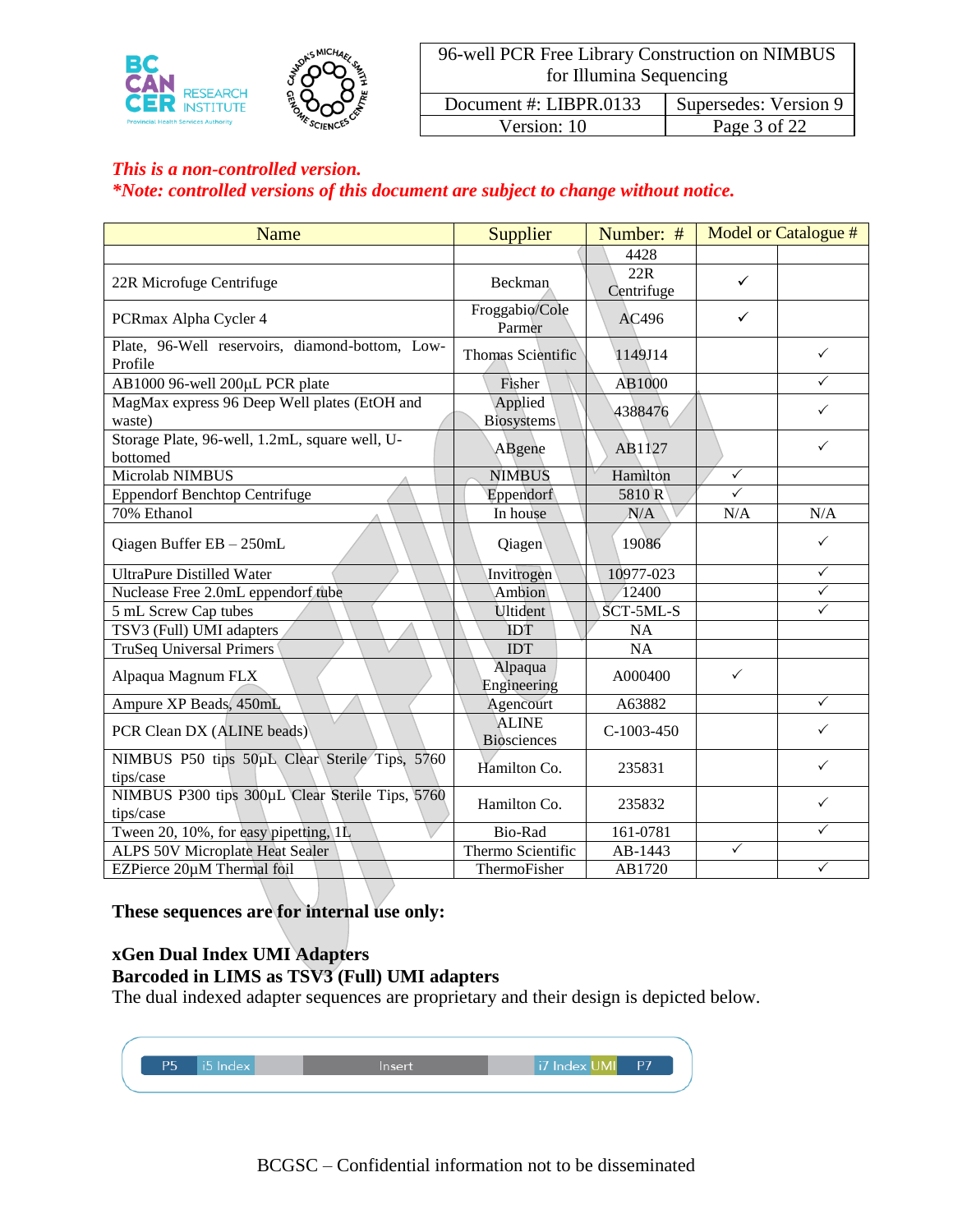

Version: 10 Page 4 of 22

### *This is a non-controlled version.*

*\*Note: controlled versions of this document are subject to change without notice.*

## **IDX Cap Universal Primer (For Rescue PCR and 10X PCR QC)**

**Note: 10X PCR QC is for troubleshooting purpose only. Instruction is not listed on this SOP.**

**5' IDX CAP:** AATGATACGGCGACCACCG **3' IDX CAP:** CAAGCAGAAGACGGCATACGAG

#### **IX. Introduction and Guidelines**

#### **1. General Guidelines**

- 1.1. Ensure proper personal protective equipment is used when handling sample plates, reagents and equipment. Treat everything with clean PCR techniques.
- 1.2. Wipe down the assigned workstation, pipetman, tip boxes and small equipment with DNA *AWAY*. Ensure you have a clean working surface before you start.
- 1.3. Pre-PCR and Post-PCR work should be performed on the  $5<sup>th</sup>$  Floor and  $6<sup>th</sup>$  floor respectively.
- 1.4. Acronyms: NA stands for Not Applicable. Pre-LC refers to Pre-Library Construction. Post-LC refers to Post-Library Construction. BC refers to Bead Clean.
- 1.5. Discuss with the supervisor/designated trainer the results of every QC step. Report and record equipment failures and/or malfunctions and variations in reaction well volumes.

#### **2. General Plate Guidelines**

- 2.1. Up to 2 plates can be processed at a time by one technologist using the Hamilton NIMBUS.
- 2.2. To avoid cross-well contamination, reaction plates should never be vortexed and plate seals should never be re-used. Use NIMBUS for mixing and protocol "Resuspend Samples.med" to resuspend samples.
- 2.3. Use VWR foil seals for both short term storage and tetrad incubations, and 3M aluminum foil seal for long term storage.
- 2.4. Quick spin the plate(s) at 4ºC for 1 minute at 2000g before being placed on the NIMBUS and after incubation.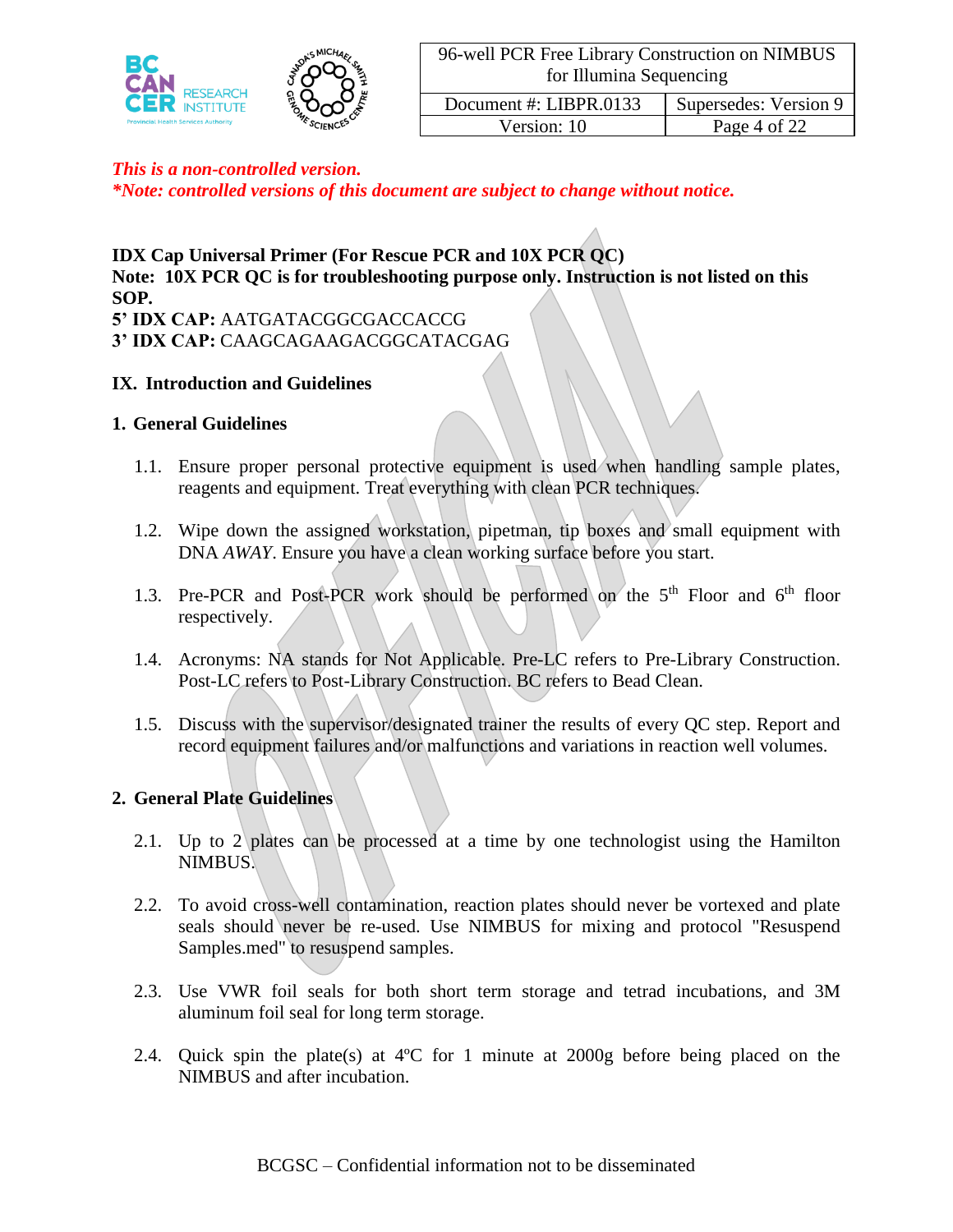

Version: 10 Page 5 of 22

### *This is a non-controlled version.*

*\*Note: controlled versions of this document are subject to change without notice.*

2.5. Sample plates can be stored at -20ºC overnight after every step except post Adenylation and post Ligation. Adenylation and ligation must be performed on the same day. At least one bead clean must be performed post ligation.

### **3. Positive and Negative Controls**

- 3.1. The positive control template to be used for this protocol is HL60 genomic DNA. The yield of library products constructed from positive controls is expected to differ from those of collaborators' samples. However, the yield should not differ significantly from that of previously constructed positive controls.
- 3.2. The negative control template to be used for this protocol is Qiagen Elution Buffer. This control will measure background products that result from the library construction process.

### **4. General Brew Preparation Guidelines**

- 4.1. Double check the QA release and expiry date of each reagent.
- 4.2. Thaw required reagents and premixed brews and place them on ice. Enzymes should be left in the freezer until ready to use. Each premix is limited to freeze-thaw 3 times for library construction use.
- 4.3. Reagents and enzymes should be well mixed, the former by pulse-vortexing and the latter by gentle tapping of the tube or gentle repeat inversions. Treat premixed brews as enzymes. After mixing, quick spin down in a mini-centrifuge.
- 4.4. Once prepared, all brews should be well mixed by gentle, repeated pulse-vortexing to ensure equal distribution of all components and thus uniformity of enzymatic reactions across a plate. The ligation brew is particularly viscous.
- 4.5. All reactions require the preparation of a brew source plate.
- 4.6. All brews are aliquoted by the technician. No dead volume is required as DNA is added to the brew. It is imperative that utmost care is taken to aliquot exact volume.
- 4.7. Follow instructions in this SOP to determine the volume of premixed brew per well.

#### **5. Hamilton NIMBUS Handling Guidelines**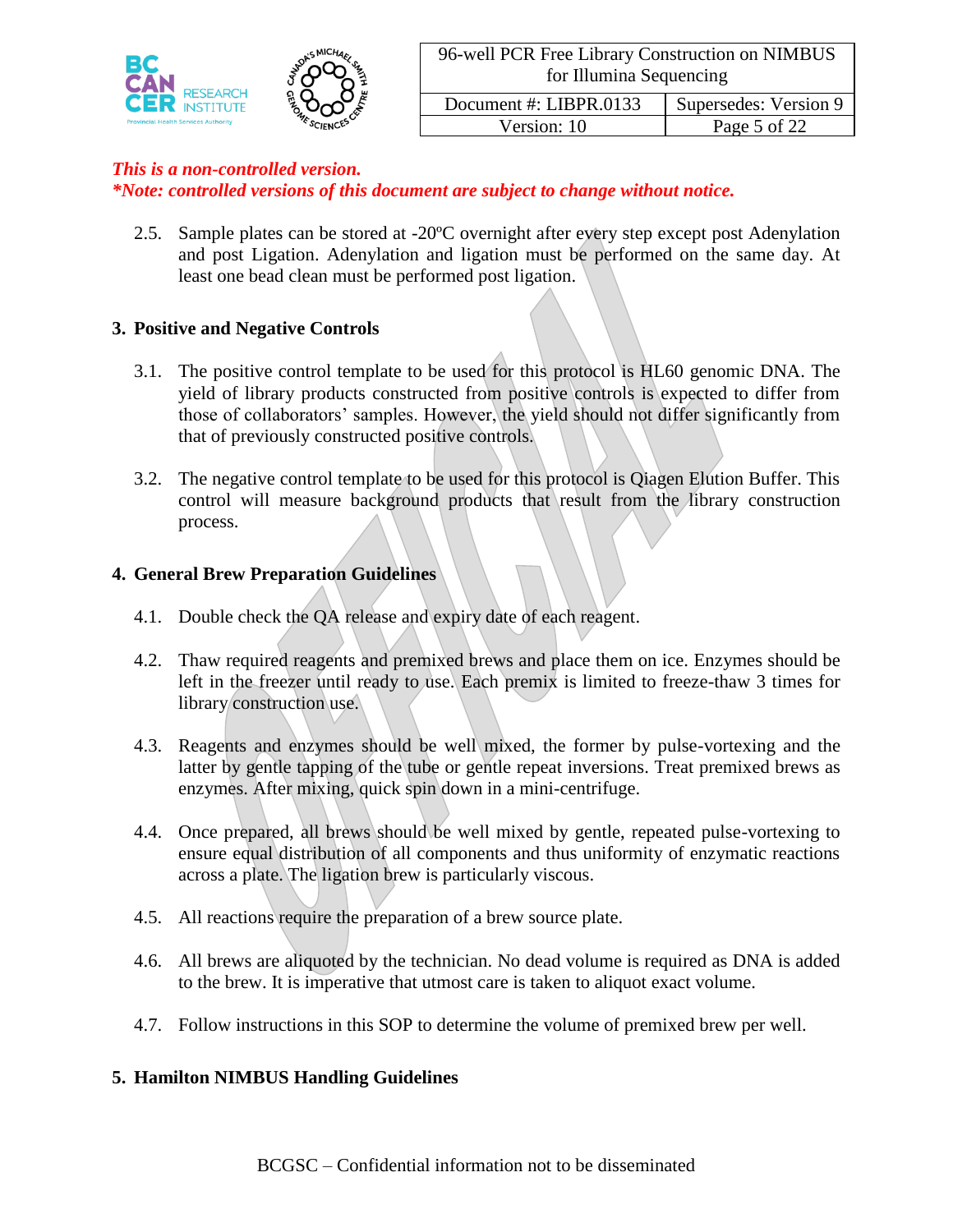

Version: 10 Page 6 of 22

### *This is a non-controlled version.*

*\*Note: controlled versions of this document are subject to change without notice.*

- 5.1. Reaction brews vary in viscosity, selecting the correct pipetting technique is therefore essential to ensure accurate volume transfer.
- 5.2. The default dead volume required by the NIMBUS for each well of a brew source plate is 5µL/well regardless of the number of plates being processed. This SOP doesn't require any dead volume for brews. The dead volume required by the NIMBUS in the 96-well reservoir is 25mL.
- 5.3. For each reaction setup, confirm the plate and tip box locations on the NIMBUS deck match the software deck layout on the computer screen.
- 5.4. Ensure plate seals are removed before starting the NIMBUS program.

#### **6. General notes on NIMBUS programs**

The following steps are generally followed:

- A. Start Hamilton Run control
- B. Open File/Production/LibraryConstructionv/LibraryConstruction-Scheduler.wfl Note: file type must have the.wfl extension.
- C. Select PCRFree

The NIMBUS bead cleanup modules employed in this SOP are based on the following conditions:

| <b>Bead Binding</b><br>Time (mins) | 1 <sup>st</sup> Magnet Clearing<br>Time (mins) | 2 X 70%<br><b>EtOH</b> Wash<br>Vol (uL) | <b>Ethanol Air-dry</b><br>Time (mins) | <b>Elution</b><br>Volume $(\mu L)$ | <b>Elution time</b><br>(mins) | $2nd$ Magnet Clearing<br>time (mins) |
|------------------------------------|------------------------------------------------|-----------------------------------------|---------------------------------------|------------------------------------|-------------------------------|--------------------------------------|
| 15                                 |                                                | 150                                     |                                       | 20-52                              |                               |                                      |

Note: Bead to reaction ratios are defined at each step.

### **X. Procedure**

**Note: All version numbers for Nimbus protocols have been removed on this document. They are present when running the protocol. If you are unsure which version to use, consult your supervisor.**

**Note: ALINE beads (PCR Clean DX) and Ampure XP beads can be used interchangeably in the magnetic bead clean up steps.**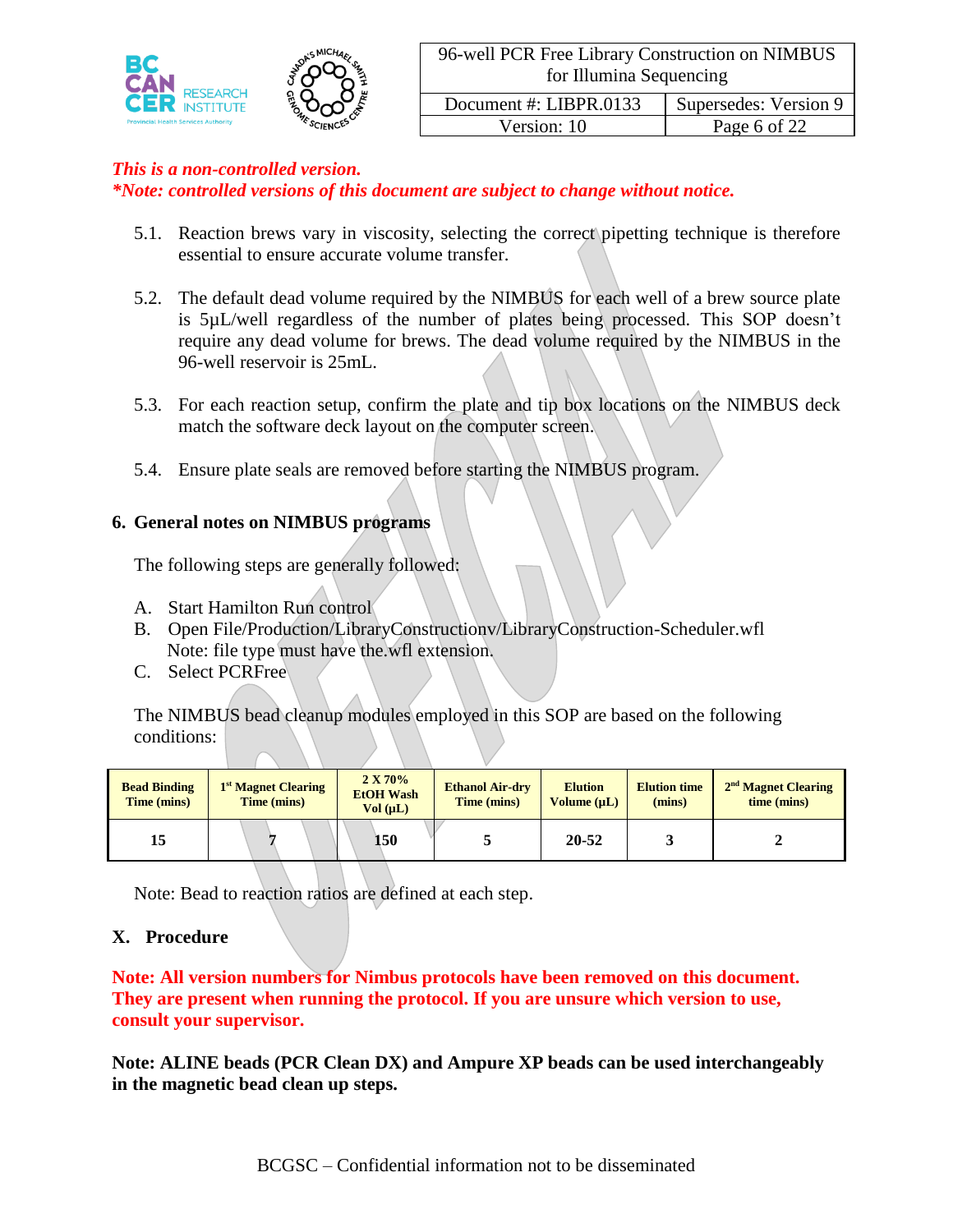

| Document #: LIBPR.0133 | Supersedes: Version 9 |
|------------------------|-----------------------|
| Version: 10            | Page 7 of 22          |

*\*Note: controlled versions of this document are subject to change without notice.*

# **1. Initial QC**

1.1. For each gDNA 96 well stock plate, quantify according to the following SOP:

LIBPR\_WORKINST.0108 Automated DNA Quantification using the dsDNA Quant-iT High Sensitivity Assay Kit and VICTOR3V

# **2. Sample Normalization on the JANUS Automated Workstation**

- 2.1. Samples must be diluted in  $62.5\mu L$  of Qiagen elution buffer prior to shearing. The minimum requirement is  $250$ ng or  $4.17$ ng/ $\mu$ L in  $62.5\mu$ L. The maximum input is 1000ng or  $16$ ng/ $\mu$ L in 62.5 $\mu$ L.
- 2.2. Normalize input as directed by your supervisor and according to the following SOP:

LIBPR.0113 Normalization of Nucleic Acid Concentration using the JANUS automated workstation

### **3. Shearing**

- 3.1. The NIMBUS has off-set pipetting capability; hence we can run any number of samples on a plate.
- 3.2. Samples need to be arrayed in the same order as the TSV3 (FULL) UMI adapter plate layout. Ensure that the source and destination plate layouts match for all plates, including the source DNA, Covaris shearing, brew and adapter plates.
- 3.3. To transfer normalized DNA into the Covaris plate or Covaris strip tubes, log into the NIMBUS computer with your phage login and password and follow Step 6 of Introduction and Guideline.
- 3.4. Log into the NIMBUS and select Shearing Setup:

Hamilton Run Control: File> Open> Production> LibraryConstruction > Library Construction-Scheduler.wfl> PCRFree > **Shearing Setup**

3.5. NIMBUS pierces the Covaris foil one column at a time using p300 tips.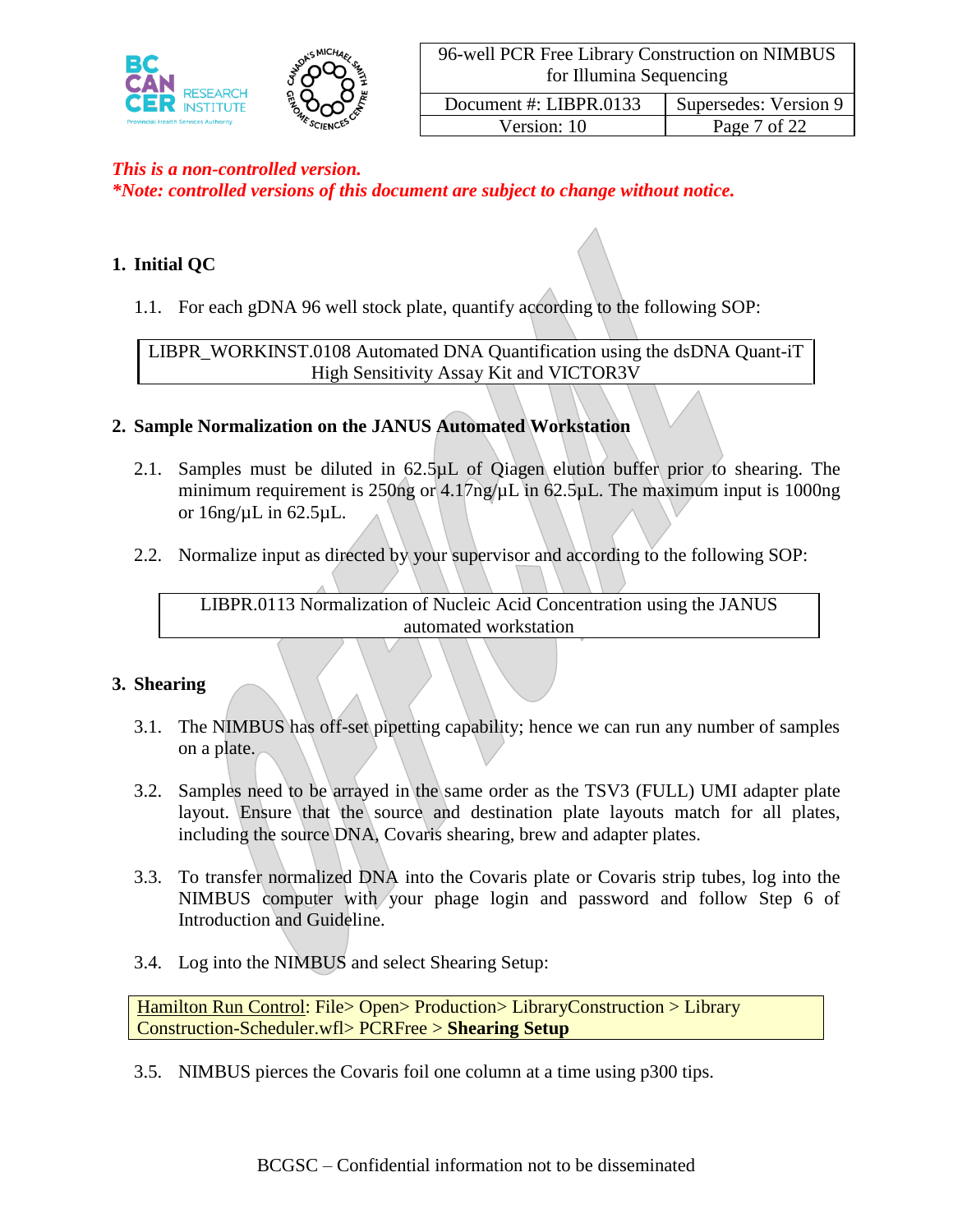

Version: 10 Page 8 of 22

### *This is a non-controlled version.*

*\*Note: controlled versions of this document are subject to change without notice.*

- 3.6. After piercing, DNA is transferred into the Covaris plate/Covaris strip tubes using p50 tips.
- 3.7. Cover the Covaris plate with Covaris/VWR foil. Covaris strip tubes can be covered with Covaris foil strips or Covaris/VWR foil.
- 3.8. Refer to the following SOP for shearing conditions:

LIBPR.0097 Operation of the Covaris LE220

**Make sure that you have performed the shearing twice with a spin in between according to the SOP above.**

### **4. Agilent HS DNA QC after shearing – Spot Check**

4.1. For each 96 well plate of sheared samples, use 1µL from 11 random samples (ensure that at least one of these samples is a positive control and one sample is a negative control) to spot check on a High Sensitivity DNA Agilent Assay.

LIBPR.0017 Operation and Maintenance of the Agilent 2100 Bioanalyzer for DNA samples

4.2. The profile for sonicated DNA should have the peak close to 425bp. Consult with your supervisor to confirm the sonicated DNA profiles. Repeat shearing may be necessary in some cases, and if so ask your supervisor for the additional required sonication time.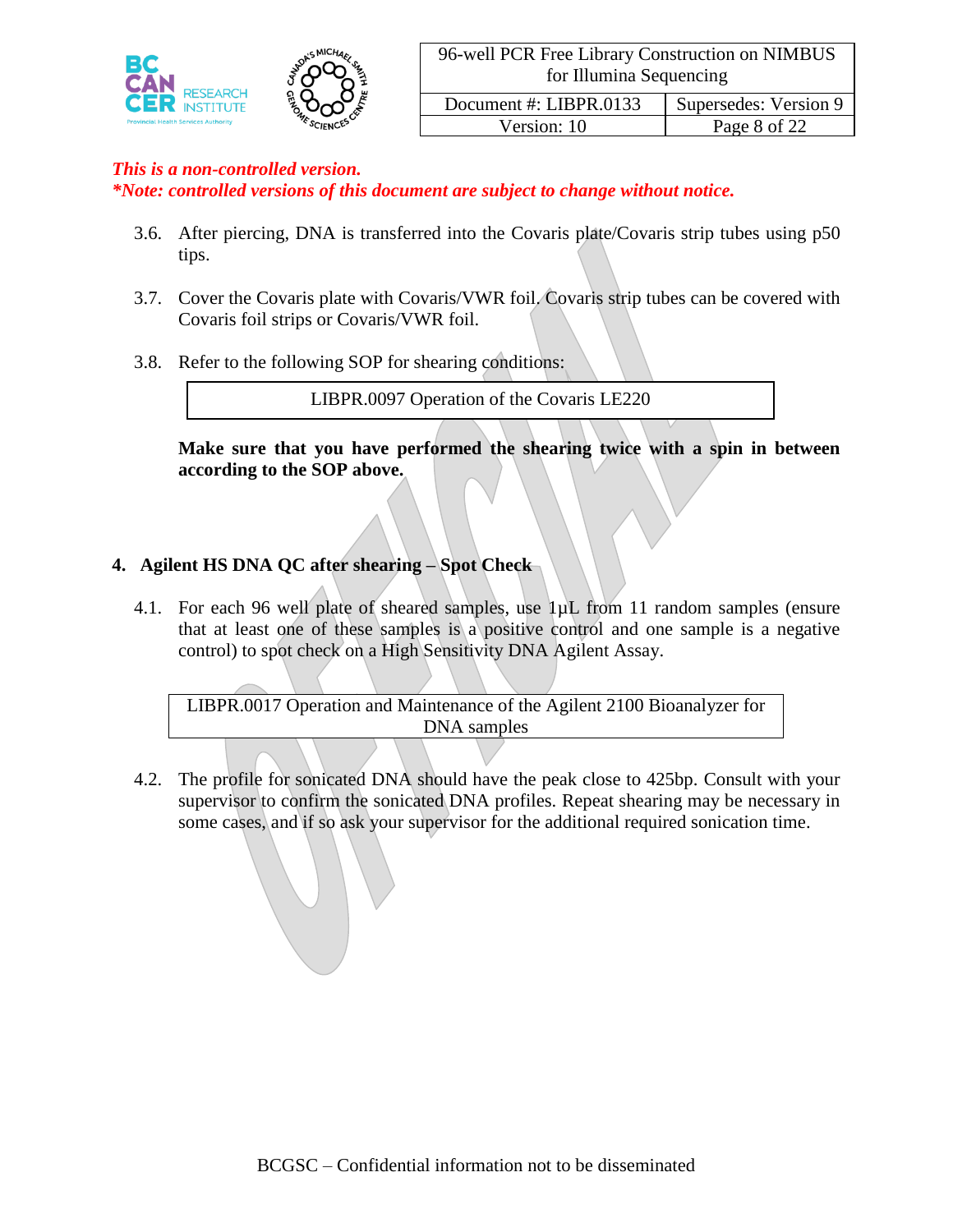

# *This is a non-controlled version. \*Note: controlled versions of this document are subject to change without notice.*



**Figure 1: High Sensitivity DNA chip showing ideal shearing in the 300:600 bp range**

# **5. Transferring DNA out of Covaris Plate or Covaris strip tubes**

5.1. Log into the following NIMBUS program to transfer sheared gDNA to an AB1000 plate. Follow the deck layout and prompts. All sample volume is removed from the Covaris plate. Do note that NIMBUS does multiple transfers to ensure that maximum volume is transferred.

Hamilton Run Control: File> Open> Production> LibraryConstruction > LibraryConstruction - Scheduler .wfl> PCRFree > **Transfer out of Covaris**

- 5.2. **Please note: you MUST remove the TOP foil cover prior to starting the transfer step.** The NIMBUS is not programmed to pierce the foil after shearing.
- 5.3. Visually inspect the source and destination wells to ensure that all of the sheared material has been transferred. Repeat the transfer out of Covaris procedure if template is remaining in the Covaris tubes.

### **6. End-Repair and Phosphorylation Reaction**

6.1. End Repair Premix must be thawed on ice, and then gently mixed prior to dispensing brew into the brew plate using volumes described below. Note that aliquot volumes have to be exact, as there is no dead volume.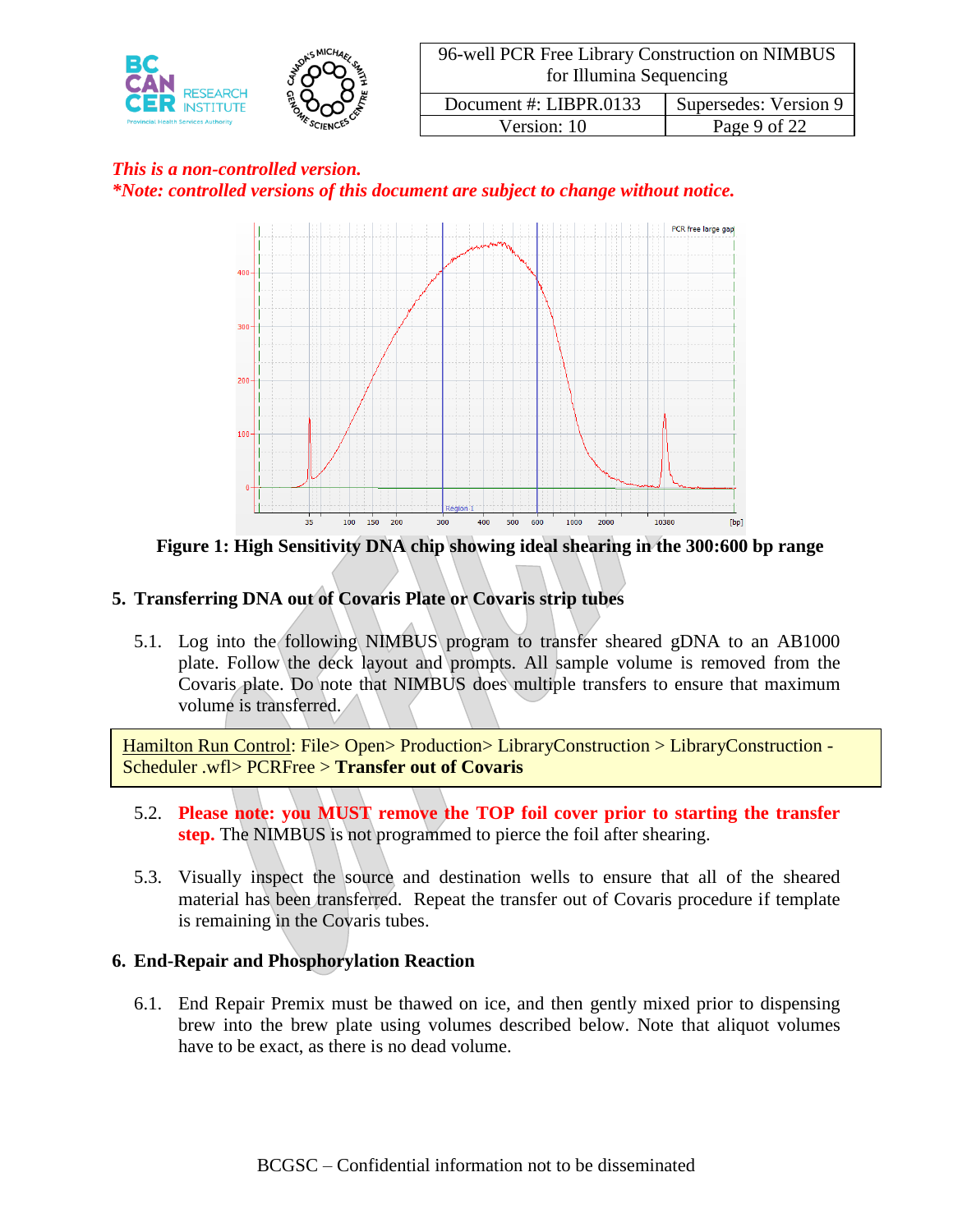

Version: 10 Page 10 of 22

### *This is a non-controlled version.*

*\*Note: controlled versions of this document are subject to change without notice.*

6.2. Match brew plate layout with the DNA plate. Use a Distriman repeater pipettor to dispense brew in as many wells as needed.

| <b>Solution</b>              | Volume (µL/well) |
|------------------------------|------------------|
| End Repair Premix (NEB)      | 40               |
| DNA from Covaris plate       | 60               |
| <b>Total Reaction Volume</b> | 100              |

6.3. Log into NIMBUS Program as follows:

Hamilton Run Control: File> Open> Production> LibraryConstruction > Library Construction-Scheduler.wfl> PCRFree > **End Repair**

- 6.4. The brew plate is the "REACTION" and the DNA plate is the "DNA Sample." After NIMBUS program completion, seal the plate and quick spin at 4ºC for 1 minute. Inspect the reaction plate for any variations in volume.
- 6.5. Incubate End-Repair reaction plate at  $20^{\circ}$ C for 30 minutes. Total reaction volume is 100µL.

### **Tetrad Program: Run > LIBCOR > ER**

6.6. After the 30 minute incubation, store plate at -20ºC or proceed to Size Selected End Repaired DNA.

#### **7. Size Selected End Repaired DNA**

7.1. Log into the NIMBUS and select the pipeline-specific Size Selection method:

Hamilton Run Control: File> Open> Production> LibraryConstruction > Library Construction-Scheduler.wfl> PCRFree > **Size Select End Repaired DNA**

This step does upper and lower cut.

#### **Upper Cut**

| <b>Repaired DNA</b> | Beads | Mix Volume | Supernatant |
|---------------------|-------|------------|-------------|
| (µ $\mathsf{L}$     | (UL)  | (IL)       | uL          |
| 100                 |       | חרי        |             |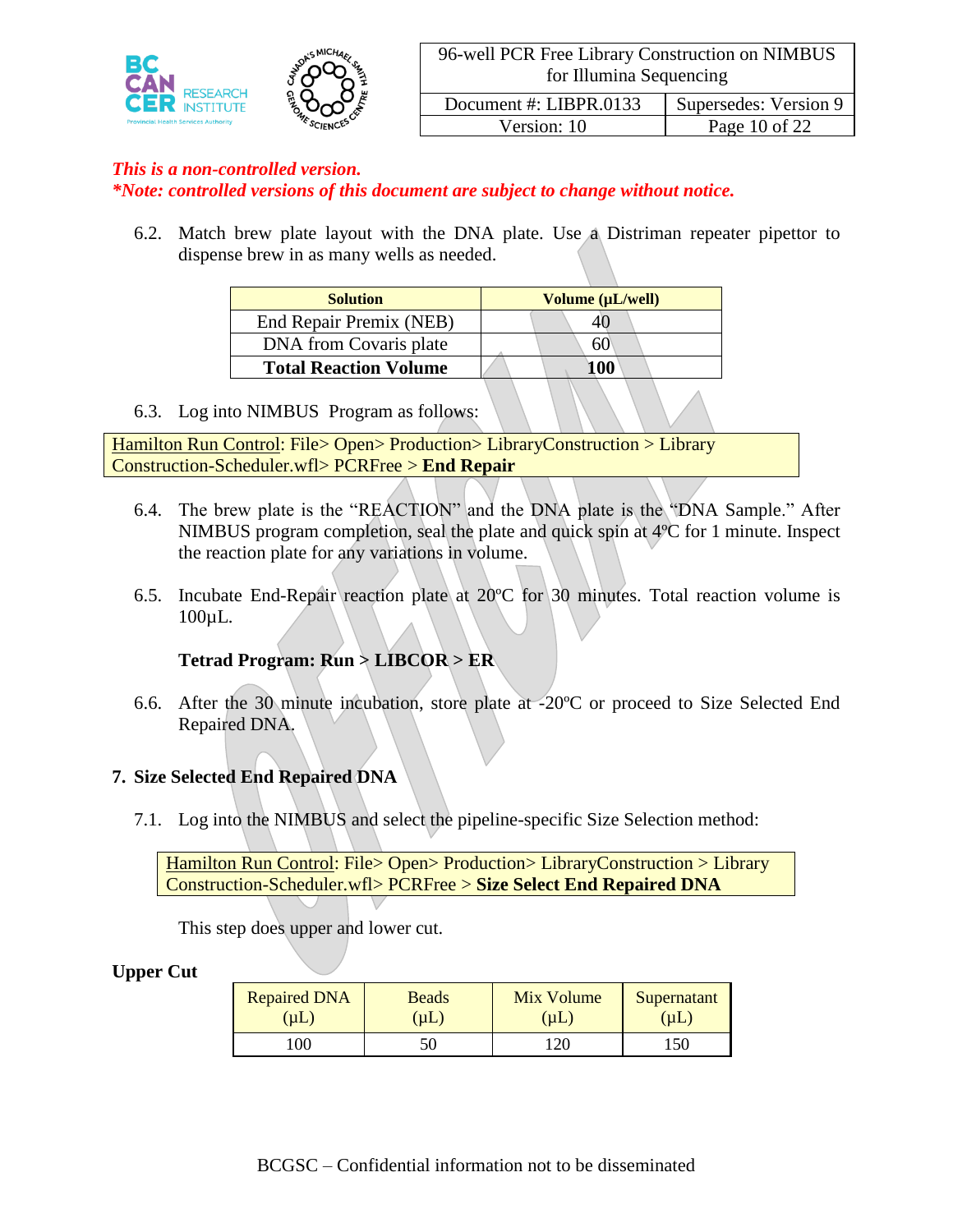

Version: 10 Page 11 of 22

# *This is a non-controlled version.*

*\*Note: controlled versions of this document are subject to change without notice.*

### **Lower Cut**

| Supernatant<br>$(\mu L)$ | <b>Beads</b><br>$(\mu L)$ | Mix Volume<br>$(\mu L)$ | Supernatant<br>Volume<br>(µL) | <b>EB</b> Elution<br>Volume<br>$(\mu L)$ | <b>Transfer</b><br>Volume<br>$(\mu L)$ |
|--------------------------|---------------------------|-------------------------|-------------------------------|------------------------------------------|----------------------------------------|
| .50                      |                           | 140                     | 175                           | 30                                       | 30                                     |

7.2. Note that end-repaired product can be stored at  $-20^{\circ}$ C after size selection

### **8. Addition of an 'A' Base (A-Tailing) Reaction**

8.1. A-tailing premix must be thawed on ice, and then gently mixed prior to dispensing 20µL brew per well into the brew plate as described below. Note that aliquot volumes have to be exact. There is no dead volume.

| <b>Solution</b>               | Volume (µL/well) |
|-------------------------------|------------------|
| dA Tailing Reaction Mix (NEB) |                  |
| $End$ -Repair + BC DNA        |                  |
| <b>Total Reaction Volume</b>  | 50               |

### 8.2. Log into NIMBUS Program as follows:

Hamilton Run Control: File> Open> Production> LibraryConstruction > Library Construction-Scheduler.wfl> PCRFree > **A-Tailing**

- 8.3. The brew plate is the "REACTION" and the DNA plate is the "DNA Sample." After NIMBUS program completion, seal the plate and quick spin at 4ºC for 1 minute. Inspect the reaction plates for any variations in volume.
- 8.4. Incubate A-Tailing reaction plate at 37<sup>o</sup>C for 30 minutes; 70<sup>o</sup>C for 5 minutes; 4<sup>o</sup>C for 5 minutes; 4<sup>o</sup>C hold, using the following Tetrad program. Total reaction volume is 50 $\mu$ L.

# **Tetrad Program: Run > LIBCOR > ATAIL**

- 8.5. During the incubation incubate the ligation brew on ice.
- 8.6. After the incubation, temporarily store the template on ice in preparation for adapter ligation. This is not a safe stop, ligation must occur on the same day as adenylation.

# **Note: DO NOT bead clean adenylated library.**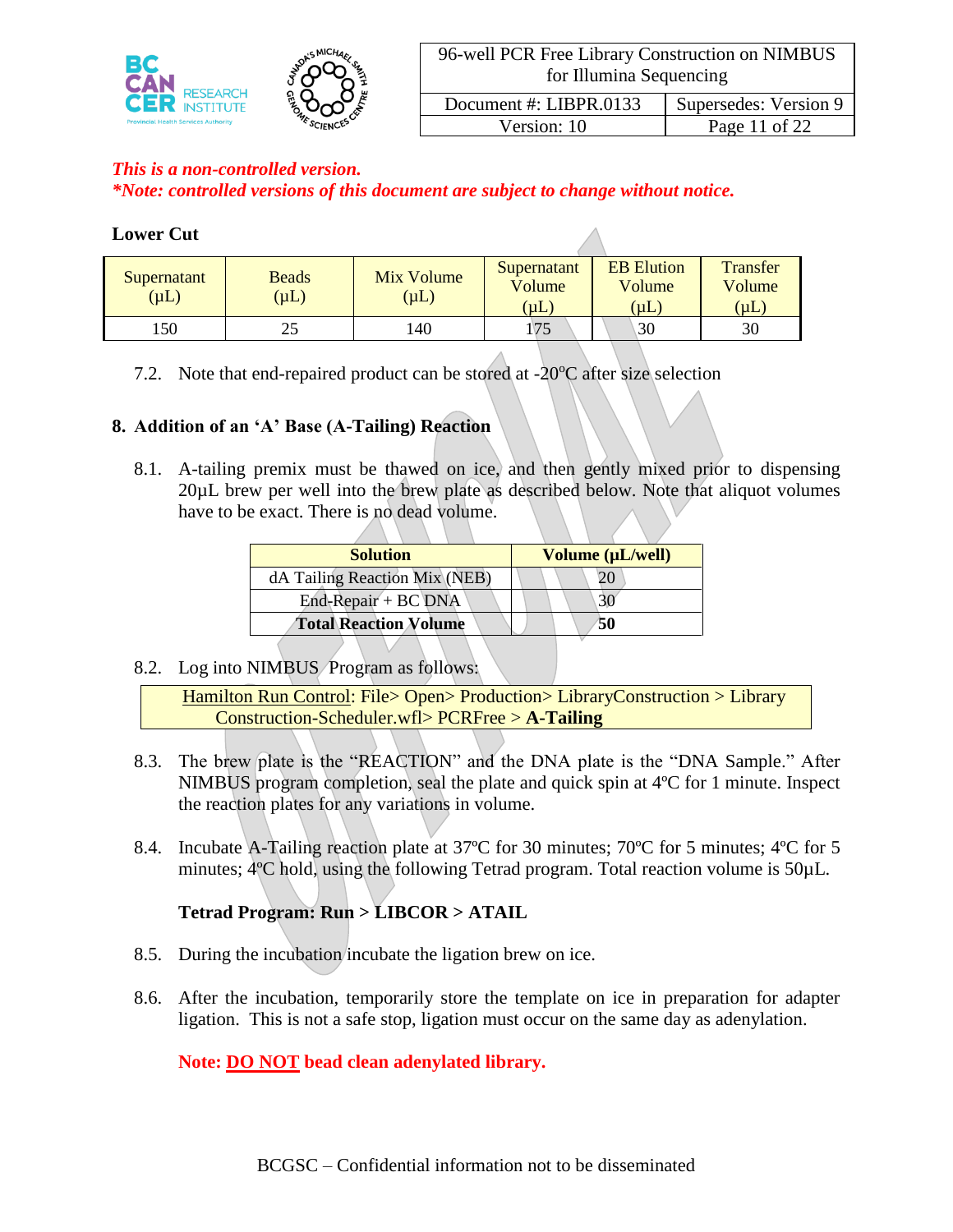

Version: 10 Page 12 of 22

### *This is a non-controlled version.*

*\*Note: controlled versions of this document are subject to change without notice.*

### **9. Adapter Ligation**

- 9.1. TSV3 (Full) UMI adapters are pre-aliquoted into single use AB1000 plates. For partial plates, prepare an adapter plate by transferring  $4\mu L$  of TSV3 (Full) UMI adapters to the appropriate columns of an AB1000 plate.
- 9.2. It is crucial that you know indexes being used for the set of libraries you are making and that the TSV3 (Full) UMI adapter plate layout matches your sample plate.
- 9.3. Confirm with your supervisor if you have any questions on how to proceed.
- 9.4. Thawed Ligation Master Mix premix must be mixed gently prior to dispensing into the brew plate using volumes described below. Note that aliquot volumes have to be exact. There is no dead volume.
- 9.5. The Ligation brew becomes the reaction plate. Template is first combined with the adapter plate and then the template/adapter mix is subsequently added to the Ligation brew plate. See the table below for reaction set-up.

| <b>Ligation Reaction Solution</b> | Volume (µL/well) |
|-----------------------------------|------------------|
| <b>NEB Ligation Master Mix</b>    |                  |
| Adenylated template               |                  |
| TSV3 (Full) UMI adapters, 6.25µM  |                  |
| <b>Total Reaction Volume</b>      |                  |

9.6. Log into NIMBUS Program as follows:

Hamilton Run Control: File> Open> Production> LibraryConstruction > Library Construction-Scheduler.wfl> PCRFree > PCRFree>**Adapter Ligation**

- 9.7. Seal the plates and quick spin at 4ºC for 1 minute after the NIMBUS process has completed. Inspect the reaction plates for any variations in volume.
- 9.8. Incubate Ligation reaction plate(s) at 20ºC for 15 minutes, using the following Tetrad program:

### **Tetrad Program: Run > LIBCOR > LIGATION**

9.9. While the ligation incubation is running, set up the NIMBUS for bead clean up. Bead clean up must occur immediately after the ligation reaction is completed.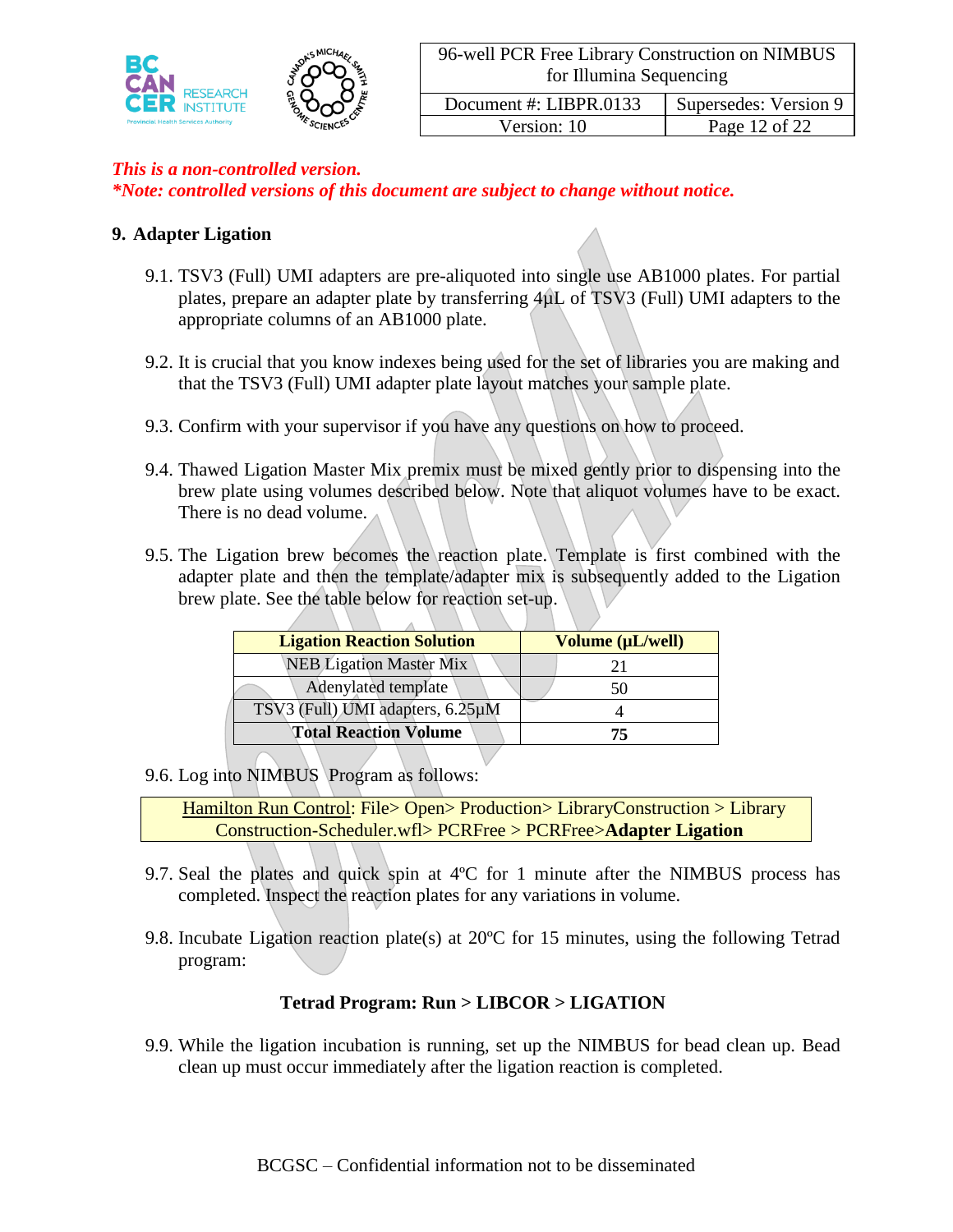

Version: 10 Page 13 of 22

#### *This is a non-controlled version.*

*\*Note: controlled versions of this document are subject to change without notice.*

9.10. **After the 15 minute incubation, quick spin the plate and then proceed immediately to Bead Clean Up after ligation**. Store plate on ice during set up.

#### **10. Bead Clean Up after Ligation**

- 10.1. The input volume for this step is 75µL per well.
- 10.2. Log into the following NIMBUS program:

Hamilton Run Control: File> Open> Production> LibraryConstruction > Library Construction-Scheduler.wfl> PCRFree > **Bead clean Ligation (2x)**

10.3. Post-ligation bead cleanup is performed twice and a safe stopping point is after the first bead clean. A prompt will appear asking "Do you want to skip the first bead clean? Yes, No or Quit". If you want to proceed to the first bead clean and pause, select "No". If you have already finished one round of bead clean and are continuing, select "Yes" (see Figure below).

| ,,,,,,,,,,,,,,,,,,,,,,,,,,,,,,,,,,<br>NO<br>QUIT<br>,,,,,,,,,,,,,,,,,,,,,,,,,,,,,,,,,, | Do you want to skip the first bead clean step? |  |  |
|----------------------------------------------------------------------------------------|------------------------------------------------|--|--|
|                                                                                        |                                                |  |  |

10.4. Samples can be stored at  $-20^{\circ}$ C or you may proceed immediately to prepare samples for qPCR.

#### **11. Dilute for qPCR**

- 11.1. This step is designed to make serial dilutions for automated qPCR setup.
- 11.2. Prepare a solution of 0.05% Tween 20 in EB buffer by adding 75µL of Tween 20 (10%) solution to 15mL of Qiagen EB buffer. Mix well. For larger volumes, use 250µL of Tween 20 (10%) to 49.75mL of Qiagen EB Buffer.
- 11.3. Log into the NIMBUS as follows:

 $\frac{1}{2}$  secolities:  $\frac{1}{2}$  select the appropriate protocol:  $\frac{1}{2}$  set up for  $\frac{1}{2}$ Hamilton Run Control: File> Open> Production> LibraryConstruction > Library Construction-Scheduler.wfl> PCRFree > **Dilute for QC and/or qPCR> \*Select appropriate protocol**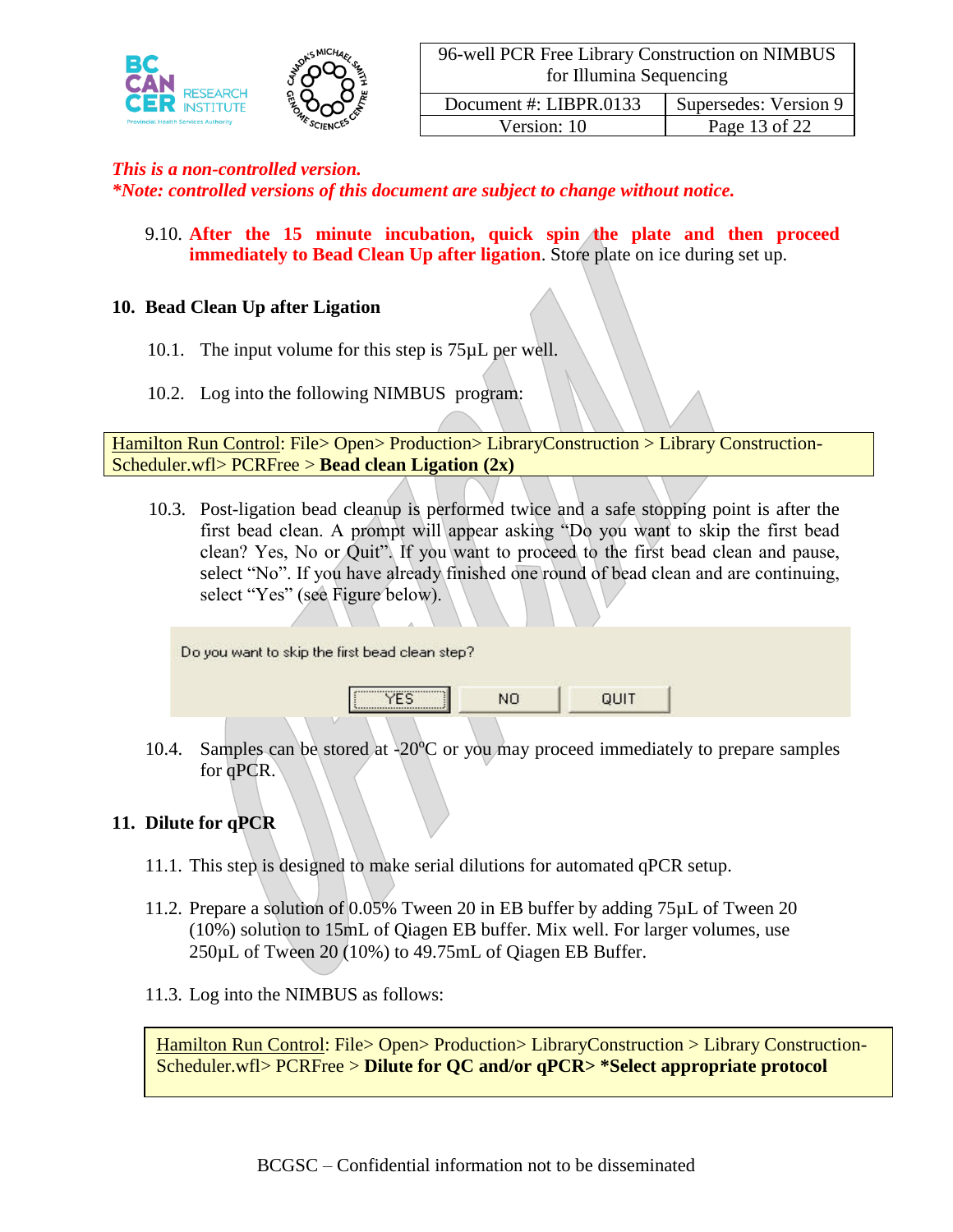

Version: 10 Page 14 of 22

# *This is a non-controlled version.*

*\*Note: controlled versions of this document are subject to change without notice.*

- 11.4. Follow the deck layout. The NIMBUS will prepare the following dilution series: 2 in 38 (1/20 dilution), 2 in 48 (1/500 dilution) and 8 in 32 (1/2500 dilution). The 1/2500 dilution plate is used for qPCR. Refer to LIBPR.0125 - Automated qPCR reaction setup.
- 11.5. If the PCR free genome samples are to be pooled, use the average bp, 560bp, to calculate the nM for sub-libraries based on qPCR results. Refer to your APC's instructions for normalization and pooling info. If normalization and pooling are done using JANUS G3, refer to the following SOP:

LIBPR.0146 JANUS G3 Normalization and Pooling of DNA Samples

11.6. If the PCR-free genomes are not pooled, proceed to step 12.

### **12. Re-array into 1.5mL Tubes for Submission**

- 12.1. Discuss with supervisor to see if libraries pass the acceptance criteria. If libraries pass the acceptance criteria, libraries can be re-arrayed into 1.5mL tubes for submission.
- 12.2. If rescue PCR is needed, please see Appendix B.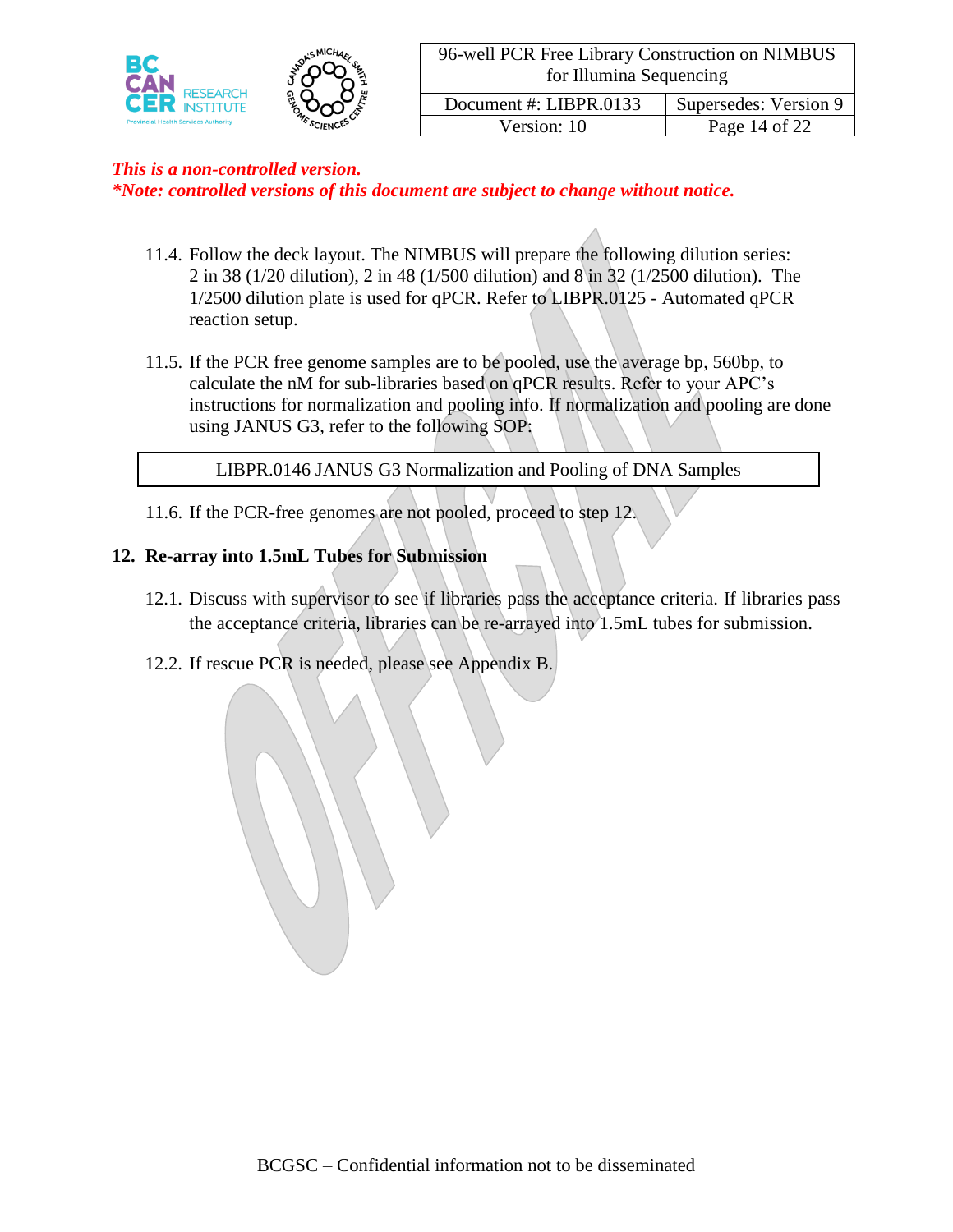

*\*Note: controlled versions of this document are subject to change without notice.*

# **Appendix A: LIMS Protocol**

- 1. Start of Plate Library Construction– IDX pipeline
- 2. Bioanalyzer Run-QC Category: sonication QC
- 3. A-PCR Free Library Construction IDX pipeline
	- **Be sure to scan the NIMBUS equ ID**
	- **Avg\_DNA\_bp\_size: 560**
- 4. Bioanalyzer Run or Caliper Run- QC Category: Post library construction size selection: **Only needed if doing Rescue PCR.**

Enter the following attributes:

- 1) Library\_size\_distribution\_bp
- 2) Avg\_DNA\_bp\_size
- 5. PCR\_Rescue only run this protocol when PCR rescue is required.
- 6. qPCR Run generated in LIMS
- 7. qPCR quant
- 8. Final\_Submission TPE (no pooling) or DITP (Dual-indices pooling)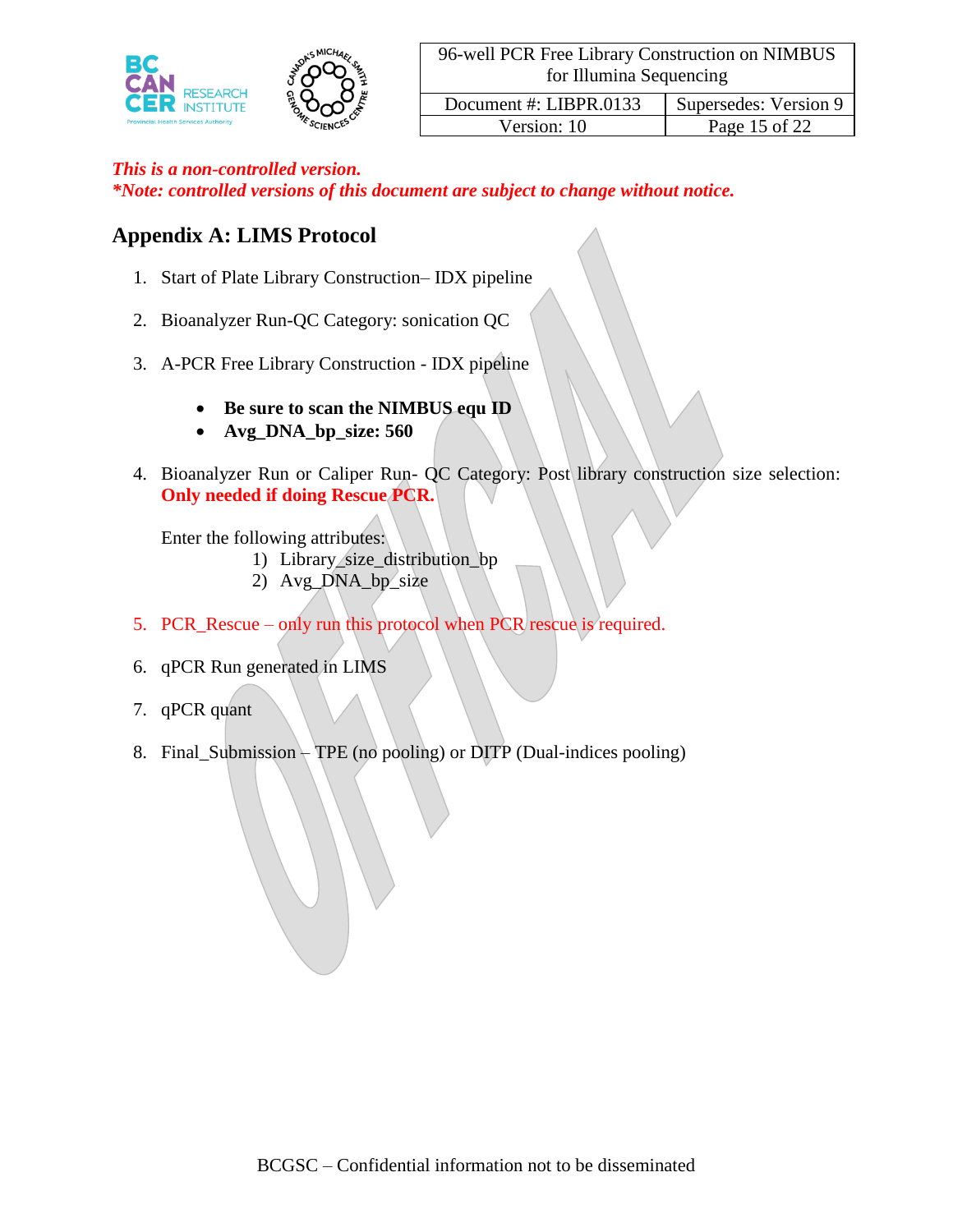

*\*Note: controlled versions of this document are subject to change without notice.*

# **Appendix B: Rescue PCR**

### **1. Rescue PCR for failed PCR-Free library**

- 1.1. Libraries that do not meet the acceptance criteria may be rescued by doing 4 cycles PCR or more as specified by your supervisor.
- 1.2. The volume requirement is as follows:

| <b>Solution</b>                | $1 \, \text{rxn} \, (\mu L)$ |                 |
|--------------------------------|------------------------------|-----------------|
| Undiluted ligated template     |                              |                 |
| NEBNext Ultra II Q5 Master Mix | 12.5                         |                 |
| $10\mu M$ 5' IDX CAP           |                              | <b>PCR Brew</b> |
| $10\mu M$ 3' IDX CAP           |                              | $(17\mu L)$     |
| Nuclease free water            | 0.5                          |                 |
| <b>Reaction total</b>          |                              |                 |
|                                |                              |                 |

1.3. Generate a brew calculator in LIMS as follows:

LIMS: Mix Standard Solution > **PCRfree-Rescue-Q5** > *follow the prompts* > Save Standard Solution

1.4. Use a single pipette or Gilson Distriman to dispense 17µL of PCR rescue brew into an AB1000 plate labeled "PCR rescue". Transfer 8µL of Adapter-ligated template DNA into the "PCR rescue" plate.

\*Heat seal the plate using Adhesive foil EZPierce 20µM Thermal foil (Cat. No. AB1720, Thermo Fisher). The equipment used for this is ALPS 50V Microplate Heat Sealer (Cat. No. AB-1443, Thermo Scientific). Please see Appendix D for instructions.

1.5. Perform 4 cycle PCR using the following tetrad program:

# **Tetrad program: LIBCOR>PF'PCR4.**

1.6. Rescue PCR is followed by 1:1 bead clean according as described below.

### **2. ALINE PCR Clean DX Bead Clean Up after PCR rescue**

2.1. Clean up PCR rescue using ALINE beads as described in the following SOP: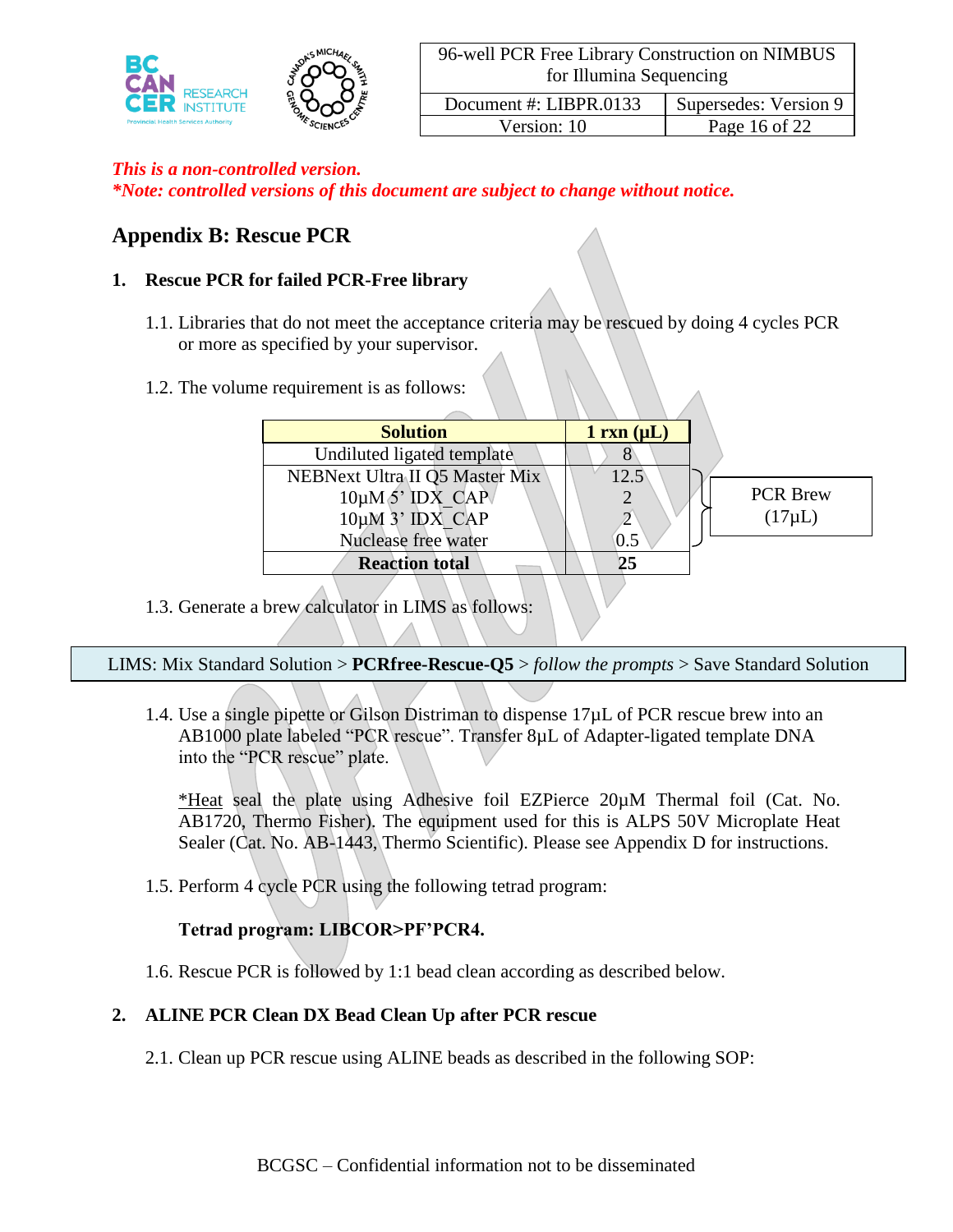

# *This is a non-controlled version. \*Note: controlled versions of this document are subject to change without notice.*

LIBPR.0073- Manual Bead Clean using Ampure XP Beads

2.2. Specific volumes are highlighted below.

| <b>DNA</b><br>volume<br>$(\mu L)$ | <b>Bead</b><br><b>Volume</b><br>$(\mu L)$ | <b>Mixing</b><br>Volume<br>$(\mu L)$ | <b>Bead</b><br><b>Binding</b><br><b>Time</b><br>mins) | <b>Magnet</b><br><b>Clearing</b><br><b>Time</b><br>(mins) | <b>Superna</b><br>tant<br>Volume<br>$(\mu L)$ | 2x70%<br><b>EtOH</b><br>Wash<br>Vol (uL) | <b>Ethanol</b><br><b>Air Dry</b><br><b>Time</b><br>(mins) | EB<br><b>Elution</b><br><b>Volume</b><br>$(\mu L)$ | <b>Elution</b><br><b>Time</b><br>(mins) | <b>Magnet</b><br><b>Elution</b><br><b>Time</b><br>(mins) | <b>Transfer</b><br><b>Volume</b><br>$(\mu L)$ |
|-----------------------------------|-------------------------------------------|--------------------------------------|-------------------------------------------------------|-----------------------------------------------------------|-----------------------------------------------|------------------------------------------|-----------------------------------------------------------|----------------------------------------------------|-----------------------------------------|----------------------------------------------------------|-----------------------------------------------|
| 25                                | 25                                        | 40                                   |                                                       |                                                           | 50                                            | 150                                      |                                                           | 22                                                 |                                         |                                                          | 20                                            |

2.3. Quantify the rescued PCR products by Qubit quant according to the following protocol:

LIBPR.0153 Quantifying DNA Samples using the Qubit 4 Fluorometer

2.4. Run 1µL aliquot of each PCR Rescued sample on a DNA1000 Agilent chip according to the following protocol:

LIBPR.0017 Operation and Maintenance of the Agilent 2100 Bioanalyzer for DNA Samples

- 2.5. Use the determined bp from the Agilent profile and the Qubit concentration to calculate the molarity of the rescued DNA.
- 2.6. Follow LIMS SOP as per Appendix A, step 10: PCR Rescue
- 2.7. Confirm the concentration with your APC and submit the sample for sequencing if the submission criteria for concentration are met.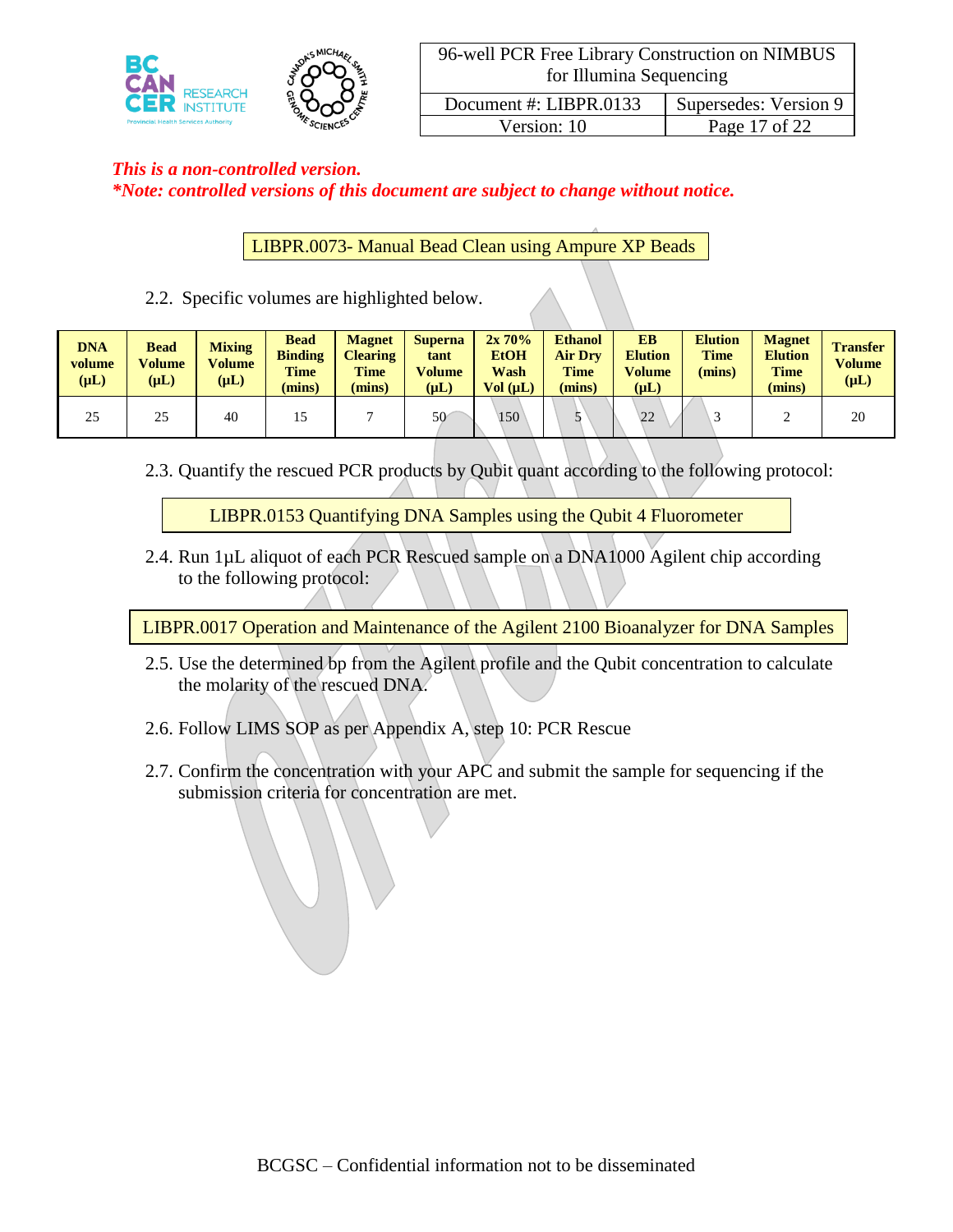

*\*Note: controlled versions of this document are subject to change without notice.*

# **Appendix C: Manual PCR free library construction**

# **1. Shearing & QC**

- 1.1. Transfer gDNA, to Covaris LE220 vessels
- 1.2. Covaris LE220, LIBPR.0097
- 1.3. QC: Agilent HS DNA Assay

# **2. End Repair**

| <b>Solution</b>               | $1 \text{ rxn } (\mu L)$ |
|-------------------------------|--------------------------|
| End-Repaired gDNA             |                          |
| <b>NEB Adenylation Premix</b> | 40                       |
| <b>Reaction volume</b>        | 100                      |

- 2.1. Transfer 40µL of NEB End Repair Premix into wells of a destination plate.
- 2.2. Transfer 60µL of sheared & repaired DNA to the brew, mix using 80% volume, 10X.
- 2.3. Tetrad Program **LIBCOR** >  $ER-20^{\circ}C$  for 30 minutes: hold 4 °C
- 2.4. Safe stopping point if stored at -20°C.

### **3. Upper/Lower Size Selection**

3.1. Ethanol and Magnetic beads must be incubated at room temperature for at least 30 minutes before use.

#### Upper Cut

| <b>DNA</b><br>volume<br>$(\mu L)$ | <b>Bead</b><br>Volume<br>$(\mu L)$ | <b>Mixing</b><br>Volume<br>$(\mu L)$ | <b>Bead</b><br><b>Binding</b><br><b>Time</b><br>(mins) | <b>Magnet</b><br><b>Clearing</b><br><b>Time</b><br>(mins) | <b>Supernatant</b><br><b>Volume</b> |
|-----------------------------------|------------------------------------|--------------------------------------|--------------------------------------------------------|-----------------------------------------------------------|-------------------------------------|
| 100                               | 50                                 | 120                                  | 15                                                     |                                                           | 150                                 |

Lower Cut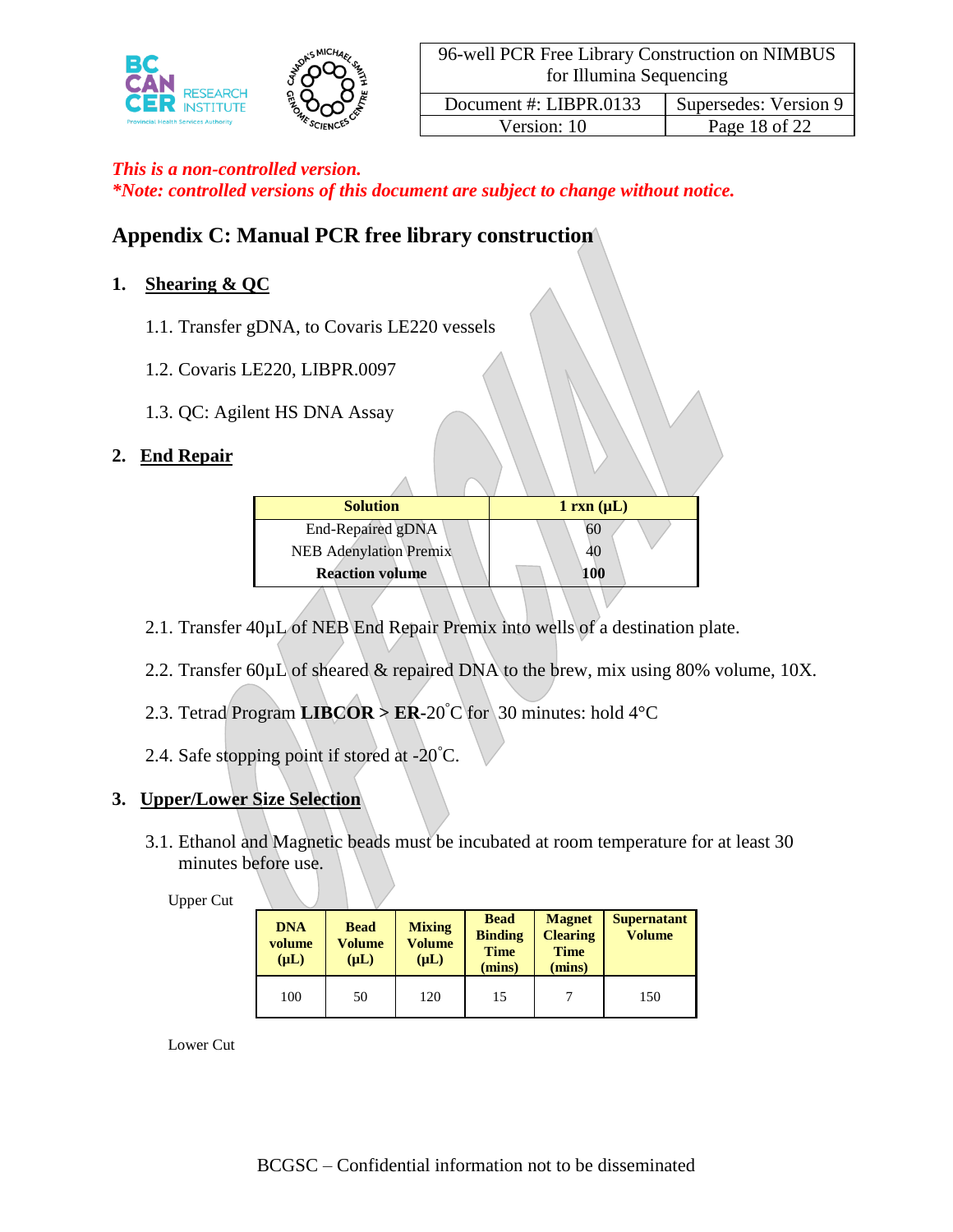

Version: 10 Page 19 of 22

### *This is a non-controlled version.*

*\*Note: controlled versions of this document are subject to change without notice.*

| <b>Superna</b><br>tant<br><b>Volume</b><br>$(\mu L)$ | <b>Bead</b><br>Volume<br>$(\mu L)$ | <b>Mixing</b><br>Volume<br>$(\mu L)$ | <b>Bead</b><br><b>Binding</b><br><b>Time</b><br>(mins) | <b>Magnet</b><br><b>Clearing</b><br><b>Time</b><br>(mins) | <b>Ethanol</b><br><b>Air Dry</b><br><b>Time</b><br>(mins) | <b>EB</b><br><b>Elution</b><br><b>Volume</b><br>$(\mu L)$ | <b>Elution</b><br><b>Time</b><br>(mins) | <b>Magnet</b><br><b>Elution</b><br><b>Time</b><br>(mins) | <b>Transfe</b><br><b>Volume</b><br>$(\mu L)$ |
|------------------------------------------------------|------------------------------------|--------------------------------------|--------------------------------------------------------|-----------------------------------------------------------|-----------------------------------------------------------|-----------------------------------------------------------|-----------------------------------------|----------------------------------------------------------|----------------------------------------------|
| 150                                                  | 25                                 | 140                                  | 15                                                     |                                                           |                                                           | 32                                                        |                                         |                                                          | 30                                           |

3.2. Note: This is a safe stopping point. Do not proceed to adenylation unless you have adequate time to perform ligation reaction as well.

### **4. A-Tailing**

| <b>Solution</b>               | $1 \text{ rxn } (\mu L)$ |
|-------------------------------|--------------------------|
| End-Repair + BC DNA           |                          |
| <b>NEB</b> Adenylation Premix |                          |
| <b>Reaction volume</b>        |                          |

- 4.1. Transfer 20µL of NEB Adenylation Premix to 30µL of size selected and repaired/phosphorylated DNA.
- 4.2. Tetrad Program: LIBCOR>ATAIL
- 4.3. Proceed directly to in-tandem ligation (**do not bead clean after Adenylation**). Store on ice while preparing Ligation premix and adapters.

#### **5. Adapter Ligation**

| <b>Solution</b>                 | $1 \, \text{rxn} \, (\mu L)$ |
|---------------------------------|------------------------------|
| <b>Adenylated template</b>      | 50                           |
| <b>NEB Ultra Premix 2X</b>      | 21                           |
| TSV3 (Full) UMI Adapter, 6.25µM |                              |
| <b>Reaction volume</b>          |                              |
|                                 |                              |

- 5.1. Transfer Template to single use adapter plate containing 4µL of TSV3 (Full) UMI adapter per well.
- 5.2. Transfer  $21\mu$ L of ligation brew to  $54\mu$ L of template plus index adapter.
- 5.3. Reset pipette to 80% total volume, mix 10X.
- 5.4. Select tetrad program: LIBCOR>LIGATION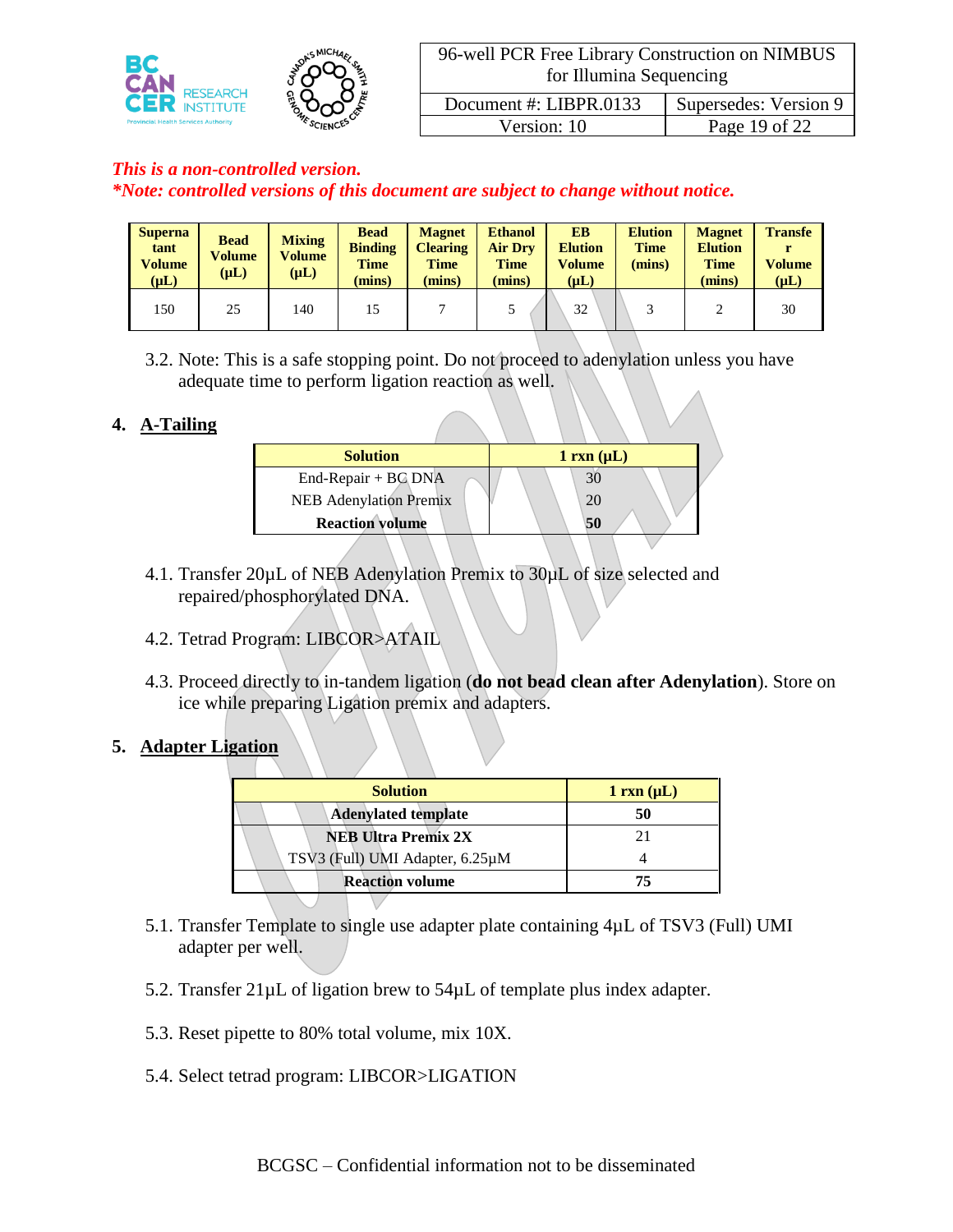

*\*Note: controlled versions of this document are subject to change without notice.*

5.5. Set a timer for 15 minutes. Quick spin plate and store on ice immediately after the 15 minute ligation.

### **6. Double Bead Clean post Ligation (1:1)**

#### **Bead clean #1**

| <b>DNA</b><br>volume<br>$(\mu L)$ | <b>Bead</b><br><b>Volume</b><br>$(\mu L)$ | <b>Mixing</b><br><b>Volume</b><br>$(\mu L)$ | <b>Bead</b><br><b>Binding</b><br><b>Time</b><br>(mins) | <b>Magnet</b><br><b>Clearing</b><br><b>Time</b><br>(mins) | $2x\,70\%$<br><b>EtOH</b><br>Wash<br>Vol (uL) | <b>Ethanol</b><br><b>Air Dry</b><br><b>Time</b><br>(mins) | EB<br><b>Elution</b><br>Volume<br>$(\mu L)$ | <b>Elution</b><br><b>Time</b><br>(mins) | <b>Magnet</b><br><b>Elution</b><br><b>Time</b><br>(mins) | <b>Transfer</b><br><b>Volume</b><br>$(\mu L)$ |
|-----------------------------------|-------------------------------------------|---------------------------------------------|--------------------------------------------------------|-----------------------------------------------------------|-----------------------------------------------|-----------------------------------------------------------|---------------------------------------------|-----------------------------------------|----------------------------------------------------------|-----------------------------------------------|
| 75                                | 75                                        | 120                                         |                                                        | $\mathbf{r}$                                              | 150                                           |                                                           | 52                                          |                                         |                                                          | 50                                            |

### **Bead clean #2**

| <b>DNA</b><br>volume<br>$(\mu L)$ | <b>Bead</b><br><b>Volume</b><br>$(\mu L)$ | <b>Mixing</b><br><b>Volume</b><br>$(\mu L)$ | <b>Bead</b><br><b>Binding</b><br><b>Time</b><br>(mins) | <b>Magnet</b><br><b>Clearing</b><br><b>Time</b><br>(mins) | $2x\,70\%$<br><b>EtOH</b><br>Wash<br>Vol (uL) | <b>Ethanol</b><br><b>Air Drv</b><br><b>Time</b><br>(mins) | EB<br><b>Elution</b><br>Volume<br>$(\mathbf{u} \mathbf{L})$ | <b>Elution</b><br><b>Time</b><br>(mins) | <b>Magnet</b><br><b>Elution</b><br><b>Time</b><br>(mins) | <b>Transfer</b><br><b>Volume</b><br>$(\mu L)$ |
|-----------------------------------|-------------------------------------------|---------------------------------------------|--------------------------------------------------------|-----------------------------------------------------------|-----------------------------------------------|-----------------------------------------------------------|-------------------------------------------------------------|-----------------------------------------|----------------------------------------------------------|-----------------------------------------------|
| 50                                | 50                                        | 80                                          | 15                                                     | $\mathbf{r}$                                              | 150                                           |                                                           | 20                                                          |                                         |                                                          | 19                                            |

6.1. The ligated template can be stored at  $-20^{\circ}$ C after the first or second bead clean up step.

### **7. Dilute for qPCR**.

7.1. Samples should be diluted using the automated NIMBUS protocol.

Hamilton Run Control: File> Open> Production> LibraryConstruction > Library Construction-Scheduler.wfl> PCRFree > **Dilute for QC and/or qPCR> \*Select appropriate protocol**

- 7.2. Refer to LIBPR.0125 for qPCR set up.
- 7.3. If the PCR-free genome samples are to be pooled, use 560bp to calculate the nM for the sub-libraries.
- 7.4. Follow the APC's instructions regarding pooling and subsequent qPCR.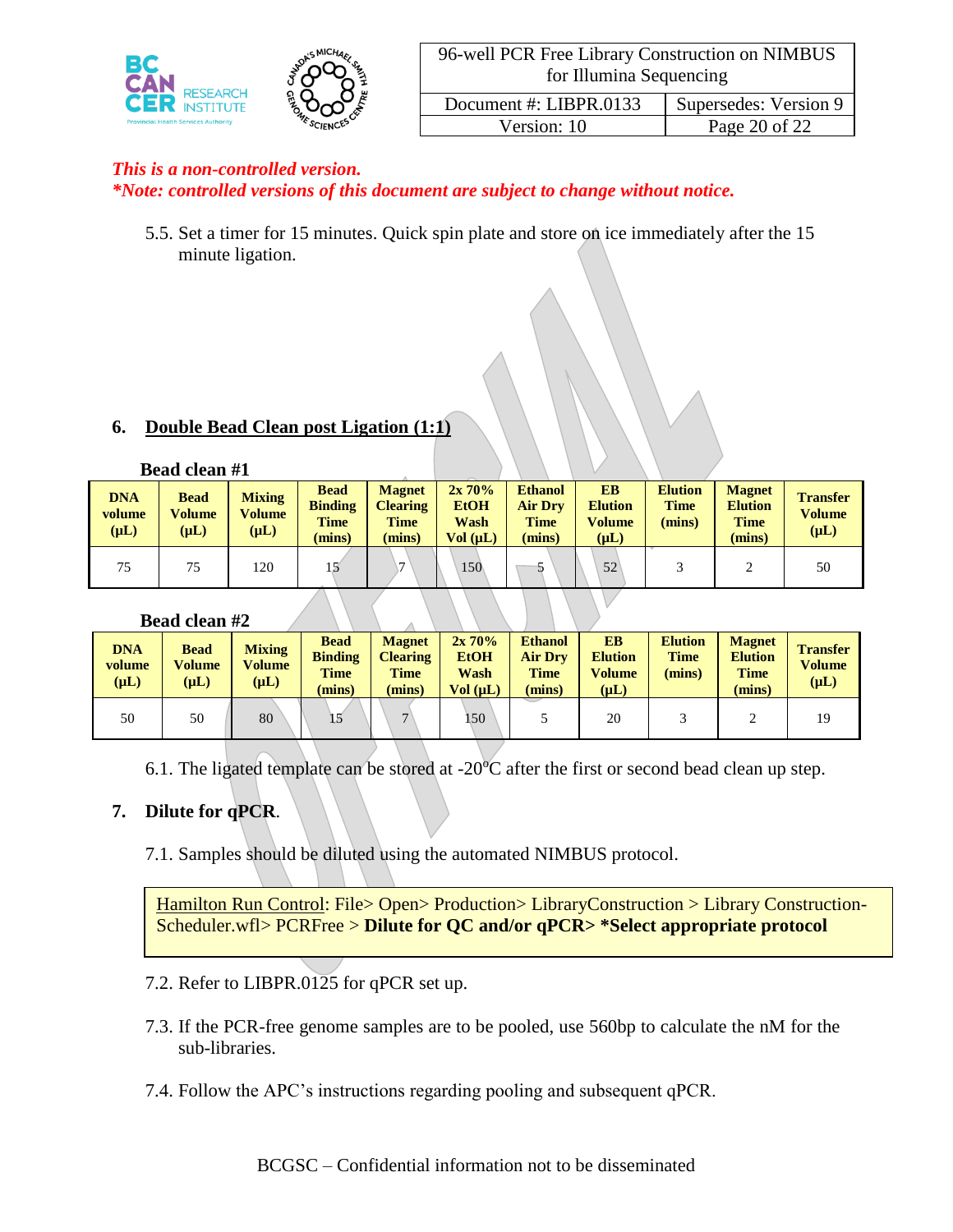

*\*Note: controlled versions of this document are subject to change without notice.*

7.5. If the PCR-free genomes are not pooled, proceed to step 8 following the qPCR setup using LIBPR.0125.

LIBPR.0125 Automated PCR and qPCR reactions setup

### **8. Re-array into 1.5 mL Tubes for Submission**

- 8.1. Discuss with supervisor to see if libraries pass the acceptance criteria. If libraries pass the acceptance criteria, libraries can be re-arrayed into 1.5mL tubes for submission.
- 8.2. Follow LIMS SOP, Appendix A.
- 8.3. Print all the barcodes, label tubes and affix barcodes before DNA transfer.
- 8.4. Submit the entire amount, there should be no need to dilute or hold any back.